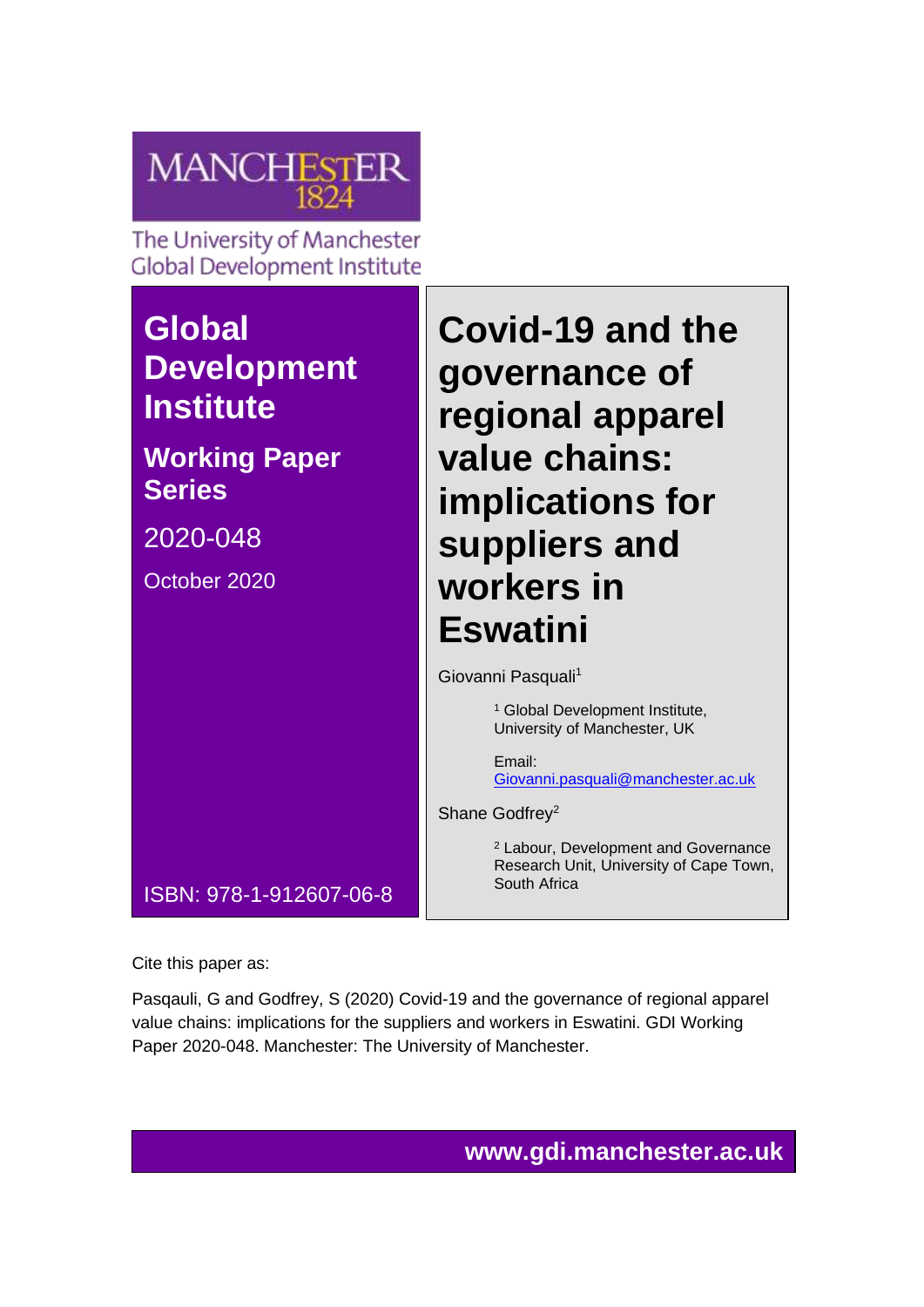#### **Abstract**

There is a growing literature on the impact of Covid-19 on commercial and labour conditions at suppliers in apparel global value chains (GVCs). Yet much less is known about the implications for suppliers operating in regional value chains (RVCs) in the Global South. In this working paper we focus on Eswatini, which has grown to become the largest African manufacturer and exporter of apparel to the region. We draw on a combination of firm-level export data and interviews with stakeholders before and after the Covid-19 lockdown to shed light on the influence of private and public governance on suppliers' economic and social up- and downgrading before and during the lockdown. In terms of private governance, we point to the coexistence of two separate structures: one characterised by direct contracts between South African retailers and large manufacturers (ie direct suppliers); the second operating through indirect purchasing via intermediaries from relatively smaller producers (ie indirect suppliers). While direct suppliers enjoyed higher levels of economic and social upgrading than indirect suppliers before Covid-19, the pandemic reinforced this division, with severe price cuts for indirect suppliers. Further, while retailers provided some direct suppliers with support throughout the crisis, this was not the case for indirect suppliers, who remain comparatively more vulnerable. In terms of public governance, the negative consequences of the lockdown on firms' income and workers' livelihoods have been compounded by the state's ineffective response. Our paper contributes to the research on the impact of external shocks on firms in developing countries. It also provides evidence that suppliers and workers in RVCs with end-markets in the Global South do not necessarily face greater challenges than those in GVCs.

### **Keywords**

Covid-19, regional value chains, apparel, governance, upgrading, Eswatini, South Africa

#### **JEL Codes**

F23, L23, M11

#### **Acknowledgements**

We would like to thank the ESRC-GCRF for the ES/S000453/1 grant to which this paper is linked as part of the project **'**Shifting South: decent work in [regional](https://www.gdi.manchester.ac.uk/research/groups/gpn-trade-labour/shifting-south/) value chains and [South–South](https://www.gdi.manchester.ac.uk/research/groups/gpn-trade-labour/shifting-south/) trade**'**. We are also extremely grateful to Professor Stephanie Barrientos and the anonymous referees for the insightful comments which have significantly improved the paper. Finally, special thanks go to Chris Jordan, Emma Kelly and Robert Dawber for their support with the organisation and dissemination of the paper and the [related blog.](http://blog.gdi.manchester.ac.uk/are-south-south-value-chains-more-resilient-in-the-age-of-covid-19-insights-from-eswatinis-apparel/)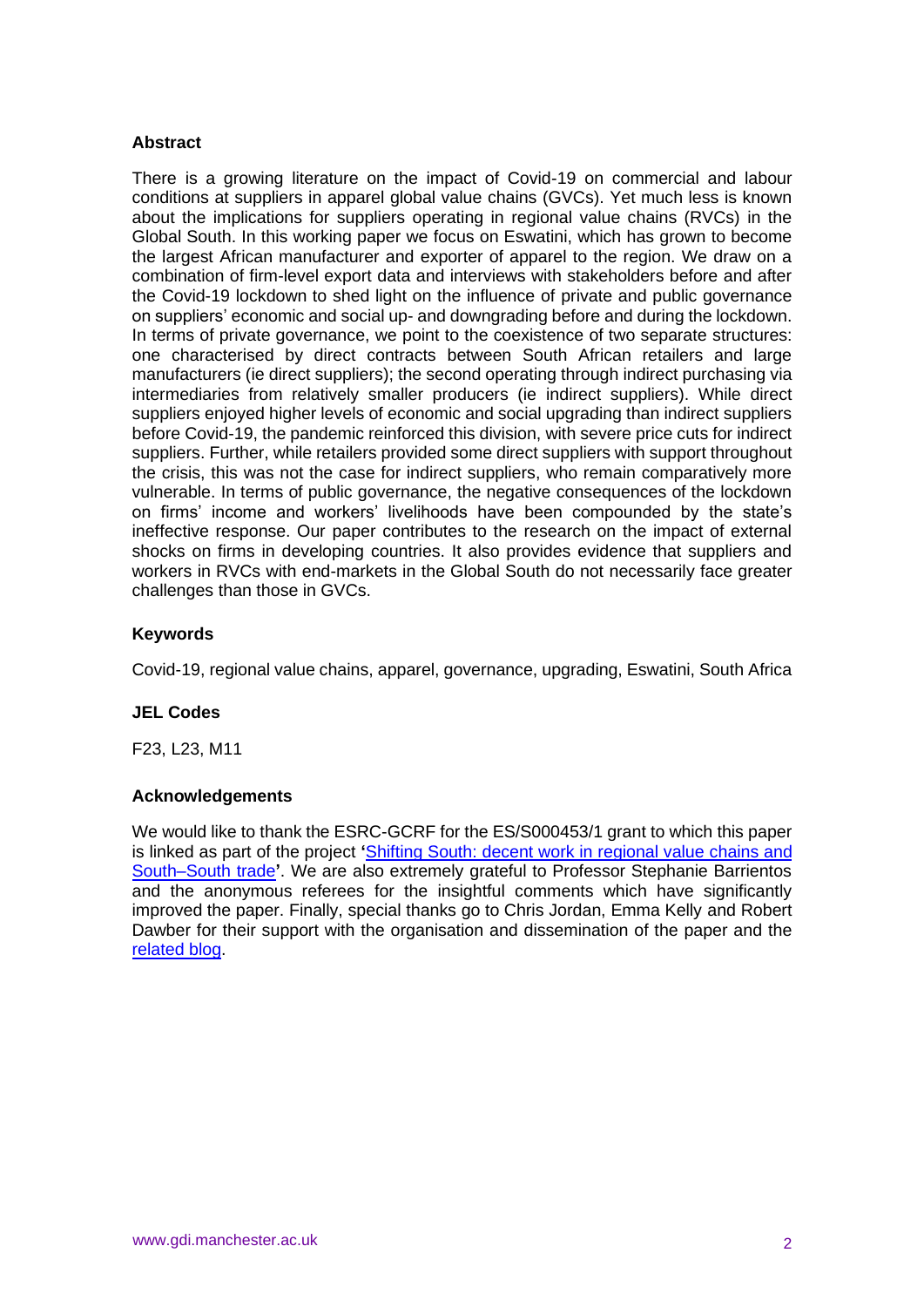### **1. Introduction**

The outbreak of the Covid-19 pandemic is having major implications for the governance of apparel global value chains (GVCs). The actions of international retailers who, in a number of cases, have delayed or cancelled orders, and refused to pay for ongoing production and shipments, has placed immense pressure on suppliers (Anner, 2020). This situation has been compounded by temporary lockdowns by governments to constrain the spread of the virus. The combination of retailers' and governments' actions has led to a number of negative consequences for suppliers' income and the welfare of their labour force, including widespread closures, downsizing and unemployment. Limited state support has meant that these negative consequences have been especially severe in developing countries, where state support for manufacturers is limited (Teodoro & Rodriguez, 2020). In a concept central to GVC literature (Barrientos et al, 2011), the Covid-19 pandemic has therefore translated into economic and social downgrading for suppliers and workers in the Global South.

While increasing attention is being paid to the implications of the pandemic for firms in the Global South supplying retailers in Europe and the US (Devnath, 2020; Kelly, 2020; Mirdha, 2020), we know less about its impact on regional production networks connecting buyers and suppliers in developing countries. In this context, scholars have used the concept of regional value chains (RVCs) to indicate inter-firm networks coordinated and governed by lead firms "primarily operating within one world region" (Barrientos, Knorringa et al,, 2016, p 1280; Krishnan, 2018; Pasquali, 2019). This research has emerged against a backdrop where the value of South–South trade overtook North–South trade in the 2010s, with intra-regional commerce accounting for a large share of the Global South's improved trade performance (Horner & Nadvi, 2018; McKinsey & Co, 2019; Mohanty et al, 2019).

Given the growing importance of RVCs (EIU, 2020; Pasquali et al, 2020), this working paper aims to examine the interaction of both private and public governance in shaping suppliers' economic and social up- and downgrading in RVCs (Alford & Phillips, 2018). Moreover, by focusing on the periods both before and during a large exogenous shock – ie the Covid-19 pandemic – our paper provides a unique comparative account of RVCs' adaptive responses to major shocks.

Previous research suggests that the role of private governance via social codes of conduct and civil society campaigns is more limited in RVCs in the Global South than in North–South GVCs, and that civil society campaigns do not exert pressure on lead firms to police labour conditions at suppliers (Barrientos & Smith, 2007; Barrientos, Knorringa et al, 2016). Similarly, in terms of public governance, enforcement by national governments is usually weak, prompting some scholars to argue that governments have "outsourced the governance of value chains" to transnational retailers, adding that this has often produced questionable outcomes (Mayer & Phillips, 2017, p 134; Alford & Phillips, 2018). Scholars have also argued that South–South value chains are characterised by relatively more price-driven consumer preferences, lower labour standards (Kaplinsky et al, 2011; Staritz et al, 2011), and constrained public resources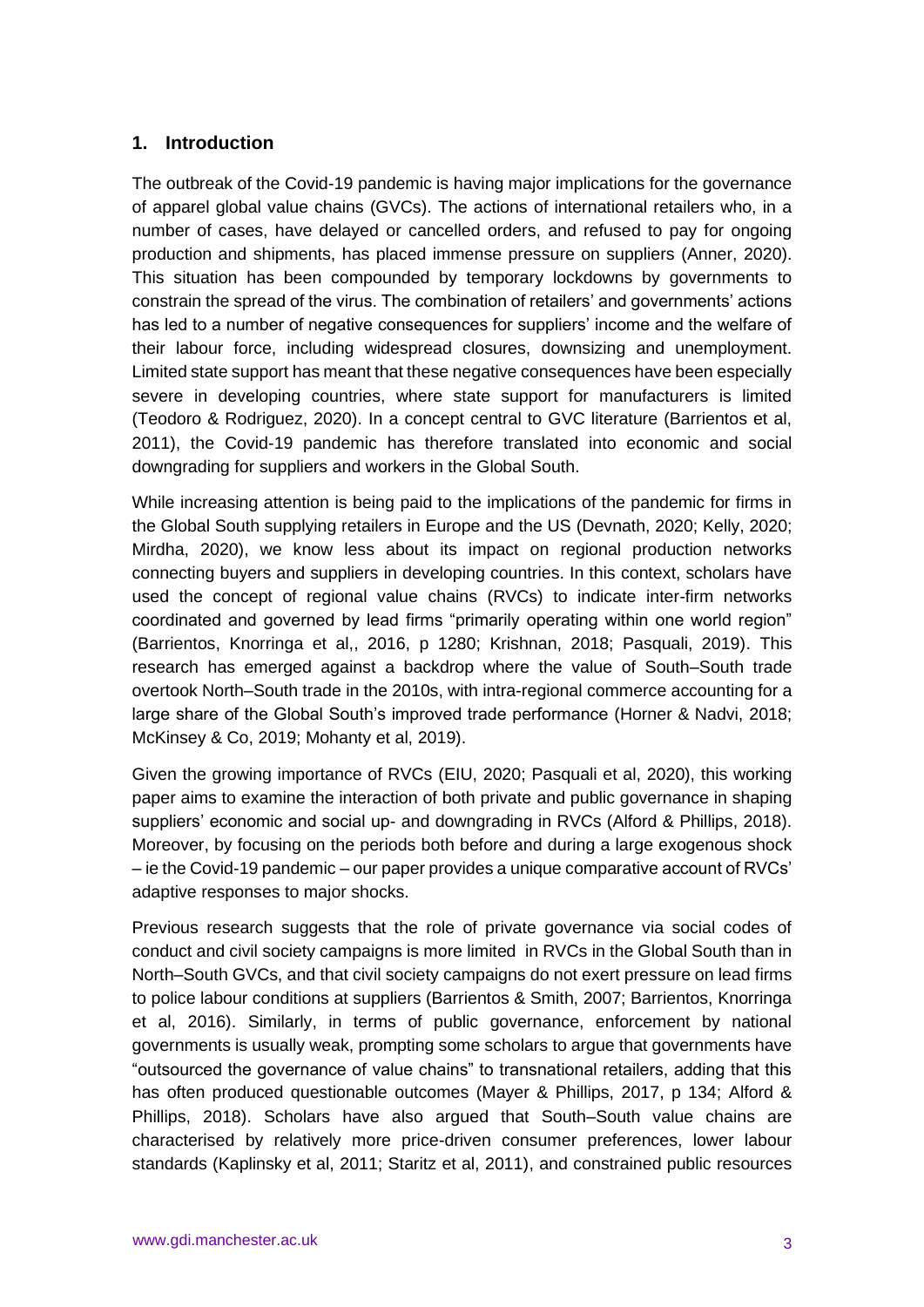that limit the extent of state intervention to support firms and workers (Locke, 2013; Goldin, 2018). If all this is true, the negative consequences of Covid-19 for suppliers' economic and social upgrading observed in GVCs are likely to be amplified in South– South RVCs.

In this paper, we focus on Eswatini, the largest regional exporter of apparel into South Africa, in order to address three main questions:

- 1. How do South African lead firms govern their interaction with Eswatini's apparel suppliers?
- 2. What have the implications of such governance been for suppliers' economic and social upgrading before and during the Covid-19 pandemic?
- 3. What has been the role of the state's public governance in shaping the latter?

To answer these questions, we draw on a combination of interviews conducted with suppliers and key stakeholders before and during the pandemic, as well as on a unique dataset of transaction-level export data covering the 2017–20 period.

In the first part of the paper, we focus on question 1 and provide an overview of the Eswatini apparel industry in relation to its participation in RVCs connected to South African retailers. Notably, we point to the coexistence of two separate governance structures: the first characterised by direct contracting between lead firms and comparatively large suppliers (ie direct suppliers); the second operating through indirect purchasing via intermediaries known as design houses, which manage the interaction between retailers and a set of relatively small suppliers (ie indirect suppliers). This division, we argue, has important implications for the economic and social upgrading of local producers, with direct suppliers displaying significantly higher scores on both measures.

In the second part of the paper, we answer questions 2 and 3 by focusing on the impact of the Covid-19 lockdown on suppliers' up- and downgrading, and on how public governance interventions have shaped such impact. Our conclusions suggest that the impact of the lockdown on the Eswatini apparel industry has been severe in terms of firms' income and workers' employment and earnings, therefore resulting in economic and social downgrading. Critically, however, all (but one) South African buyers honoured their contractual agreements with Eswatini suppliers and, in a few cases, provided them with direct support. This evidence differs from the situation in Bangladesh, where many large European and American buyers refused to honour their contractual obligations, with catastrophic consequences for the local industry (Anner, 2020). We therefore provide evidence that warns against necessarily correlating South–South value chains with relatively worse economic and social outcomes (Oldekop et al, 2020).

Nevertheless, as we argue, the situation in the Eswatini apparel sector remains critical and demands a concerted effort from firms (buyers and suppliers), workers' representatives and the government. Despite ongoing negotiations between the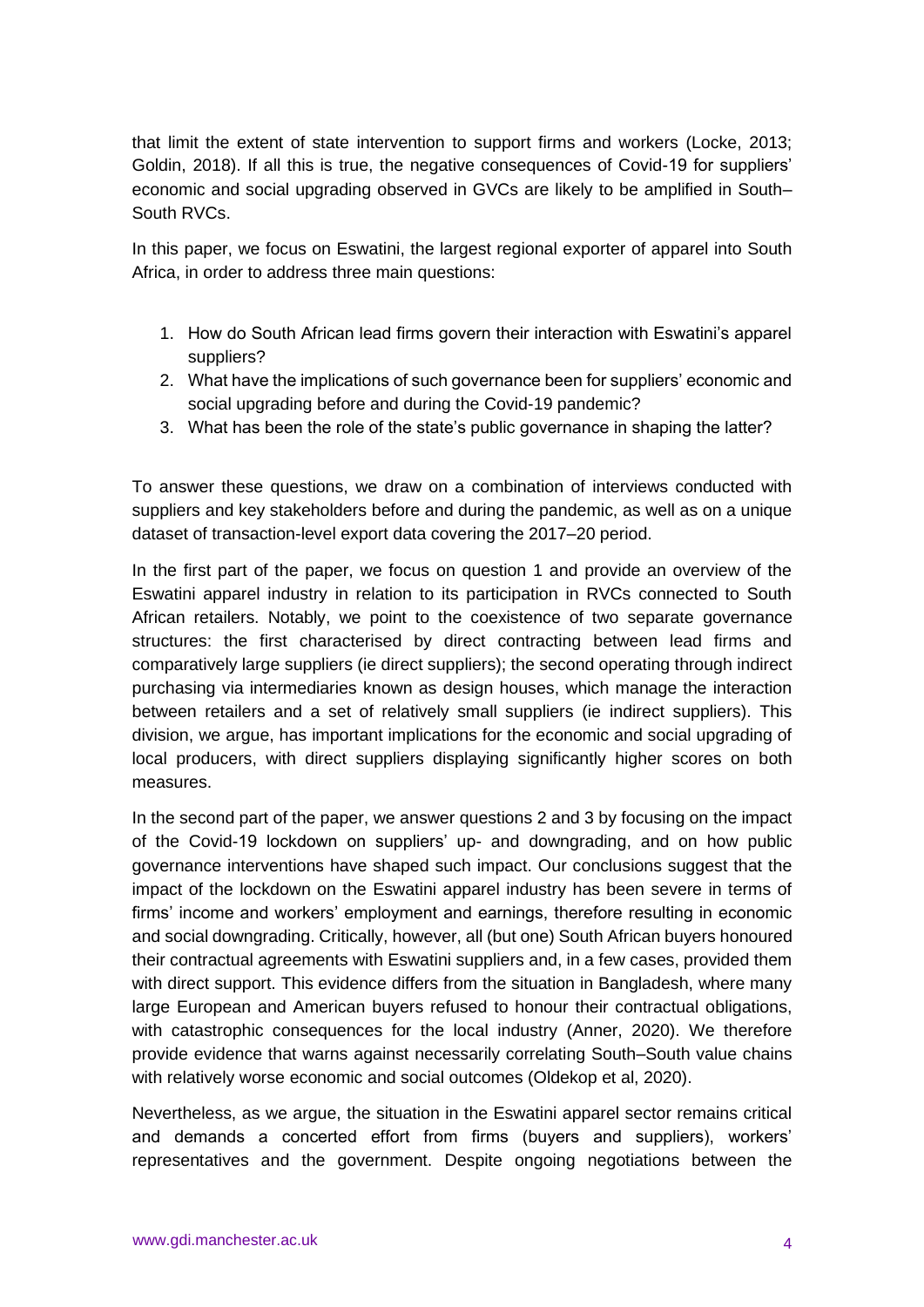government, the main union in the sector and employers, as of June 2020, Eswatini had yet to implement any Covid-related support measures.

### **2 Governance and upgrading in apparel GVCs and RVCs**

Arguably, more has been written on apparel than on any other value chain. As a labourintensive sector with relatively inexpensive technological requirements, apparel has been identified as a key industry for kick-starting industrialisation in the Global South, through participation in GVCs serving retailers in developed countries (Bair & Gereffi, 2003; Gereffi & Frederick, 2011). This literature has focused on how large retailers in the US and Europe – termed 'lead' firms – manage their interactions with suppliers in developing countries, a process referred to as 'private governance' (Gereffi et al, 2005). Gereffi's (1999, p 40) and Staritz's (2011) seminal works on East Asia's and Southern Africa's apparel sectors point to contrasting ways of governing apparel value chains. In the first, lead firms own and provide the inputs, primarily designs and fabric, for assembly by garment sewing plants that simply cut the fabric and assemble the garments (termed cut, make and trim (CMT) suppliers). In the second, suppliers source the inputs themselves according to buyers' specifications, effectively owning the garment that they package and sell to retailers (known as free-on-board (FOB) manufacturing). It has been argued that the movement from CMT to FOB manufacturing is critical for firms and countries to reap the economic benefits of participation in GVCs (Gereffi & Frederick, 2010). The process of improving products and processes, and taking on higher new production functions "to increase the benefits or profits deriving from participation in GVCs" upgrading' (Barrientos et al, 2011, p 323) has been termed 'economic . Conversely, 'economic downgrading' relates to participation in GVCs that fails to produce economic gains.

Another strand of GVCs literature has been concerned with labour conditions at suppliers in apparel GVCs (Anner, 2015; Godfrey, 2015; Bair, 2017). One focus of this research has been whether and how economic benefits from participation in GVCs translate into welfare gains or losses for the labour force – respectively referred to as 'social up- or downgrading' (Barrientos et al, 2011). On the one hand, scholars have paid increasing attention to the impact of lead firms' codes of conduct and audits on workers in manufacturing plants, which falls under the rubric of private governance. On the other hand, investigation of labour conditions has also seen greater attention paid to the impact that actors 'outside' the value chain – in particular the state and civil society organisations – have on its functioning (Mayer & Phillips, 2017). The concepts of public and social governance have been used to analyse how, respectively, the state and civil society influence the formation and organisation of value chains (Gereffi and Lee, 2016; Alford & Phillips, 2018). Having recognised that civil society campaigns in developed countries played a critical role in pushing lead retailers to impose corporate codes of conduct on their suppliers (Barrientos & Smith, 2007; Lund-Thomsen & Lindgreen, 2014), research on social upgrading sought to understand how public and social governance in the localities where suppliers are based contributed to improved wages and working conditions. Generally, the results have indicated only a limited impact on labour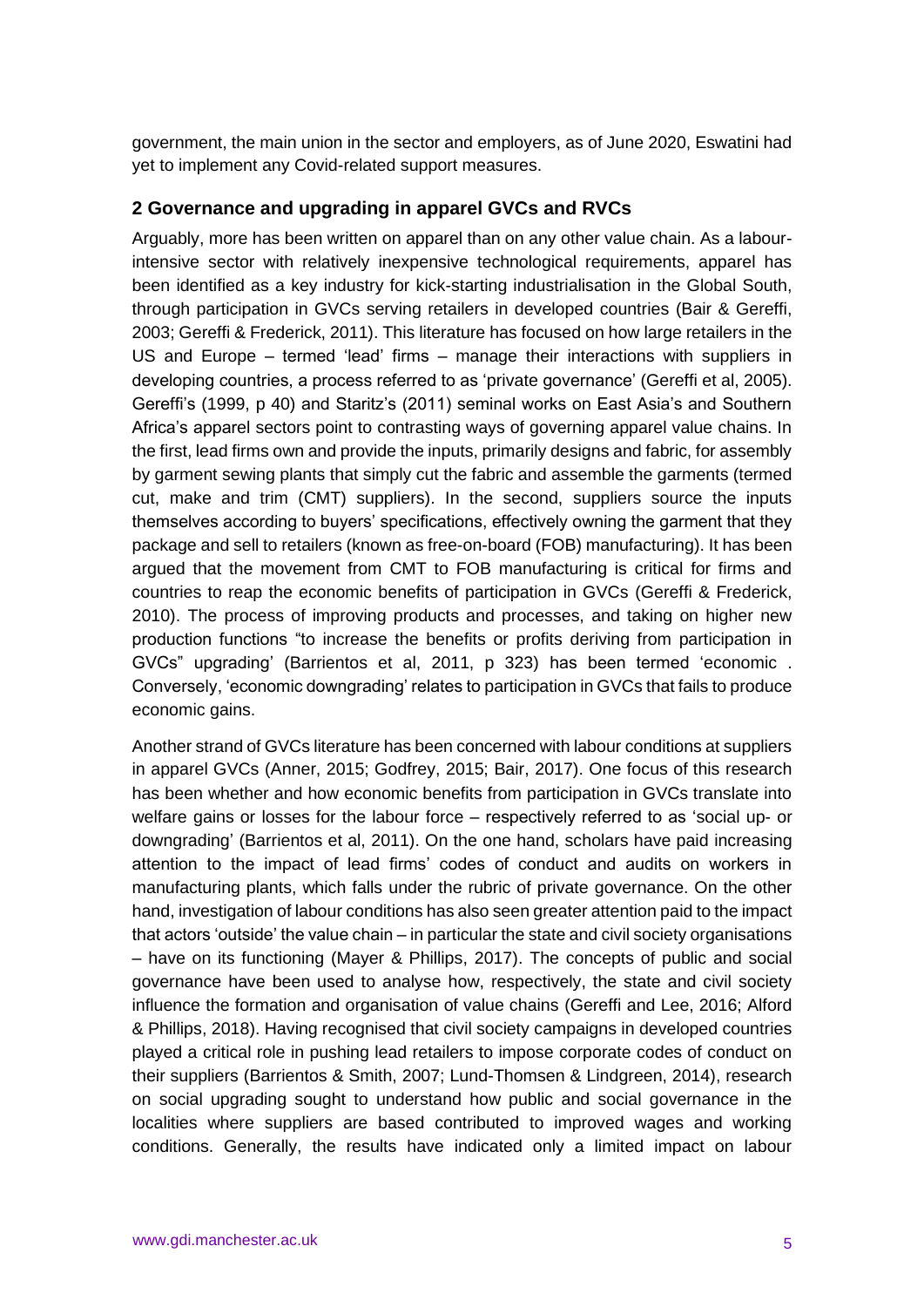conditions by private governance mechanisms combined with public and social governance: weak labour market institutions in developing countries and the reliance on foreign investments have forced governments to make compromises, with private governance not able on its own to make a significant impact (Locke, 2013; Phillips, 2013; Mayer & Phillips, 2017).

Researchers have also looked at the role of trade policies in shaping firms' participation in apparel GVCs (Curran & Nadvi, 2015). The introduction of the Multi-Fibre Arrangement (MFA) in 1974, which imposed a quota on the quantity of apparel developing countries could export to developed economies, radically shifted the geography of apparel GVCs (Pickles et al, 2015). As their quota ceilings were reached, East Asian manufacturers transferred part of their production to countries with unexploited quotas (including Sub-Saharan Africa), thereby creating apparel sectors through foreign direct investments. It is in this context that 'triangular sourcing' emerged: head offices in East Asia took orders from European and American retailers, purchased the fabric and shipped it for assembly to their production facilities – generally wholly-owned CMTs – in other East Asian countries or in Africa; subsequently the garment was exported to the retailer (Gereffi, 1999; Gibbon, 2008). After more than a decade of the MFA Eswatini, Lesotho, Madagascar and Kenya emerged as major production hubs, more than quadrupling their exports between 1999 and 2003 (Staritz & Frederick, 2013). The firms that were established in this period were sustained through the phase-out of the MFA by the introduction of the Africa Growth and Opportunity Act in 2001, which enabled duty-free apparel exports to the US market to continue.

Much of the above literature has examined value chains linking retailers in the Global North to suppliers in the Global South (Horner & Nadvi, 2018). Value chains oriented towards Southern end-markets have been overlooked until relatively recently (Barrientos, Gereffi et al, 2016; Horner, 2016). Filling this gap is critical considering the unprecedented growth of South–South trade, together with the rise of RVCs (UNCTAD, 2015; Mohanty et al, 2019). In the apparel sector, while a large proportion of international trade remains North–South, RVCs in the South have been growing (Pickles et al, 2015). This is particularly the case in Southern Africa, where intraregional trade now accounts for about 35% of the regional output, up from 8% in 2005 (Morris et al, 2016; Pasquali et al, 2020).

In light of growing South–South trade, the question has been raised of whether we will observe a 'race to the bottom' in terms of prices and labour regulation, as Southern consumers privilege lower prices over ethical considerations (Dobbs et al, 2012; Kaplinsky et al, 2011; Rangel, 2012), particularly given the absence of civil society campaigns about labour conditions in Southern markets (Godfrey, 2015; Barrientos, Knorringa et al, 2016). The Covid-19 pandemic has sharply foregrounded this question. Anner (2020), for example, has shown how European and American retailers in GVCs failed to honour their contractual obligations with suppliers in Bangladesh, leading to widespread closures and labour retrenchments. Similar dynamics have also been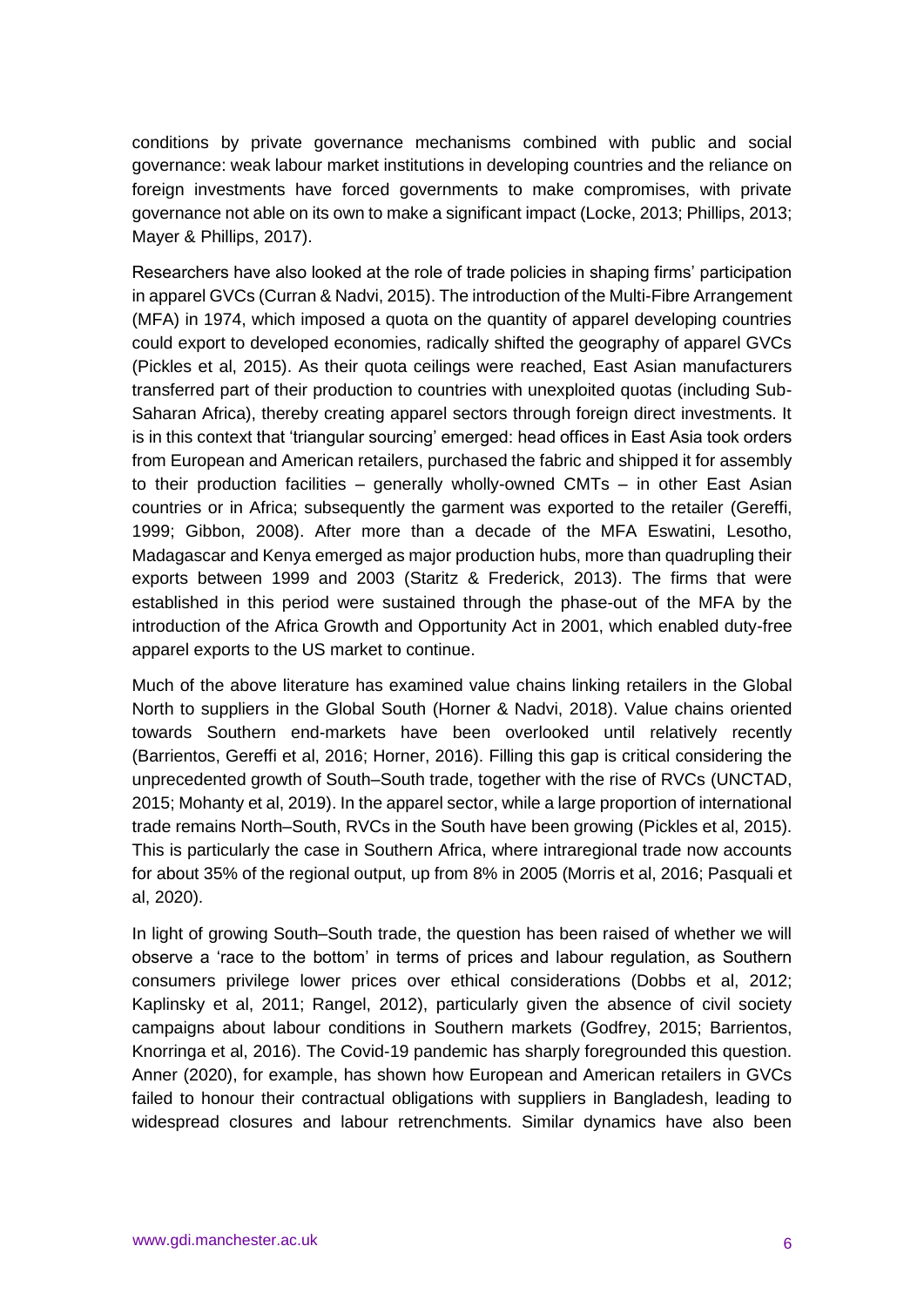reported in Sri Lanka, Cambodia and Pakistan (Narim, 2020; Toppa, 2020). No similar research has, however, been conducted on how the pandemic has impacted RVCs.

Furthermore, few studies have explored how private and public governance interact to shape suppliers' economic and social upgrading (or downgrading) in response to exogenous shocks (Baldwin & Evenett, 2020). This article therefore provides an important and unique contribution to the literature on GVCs, spanning economic geography and international business studies.

# **3 Data and methodology**

In this study we focus on Eswatini's apparel sector, drawing on three data sources. First, semi-structured interviews conducted in July 2019 with all 20 apparel manufacturers in the country. These include 15 small- to medium-sized plants (with less than 1,000 employees) operating mostly via design houses, and five large suppliers (with over 1,000 employees) operating through direct contracts with South African retailers. Interviews were conducted before the Covid-19 crisis and are used to illustrate the structure and governance of Eswatini's apparel value chain, paying particular attention to the commercial and social implications for suppliers operating through direct contracts with regional lead firms (direct suppliers), and suppliers selling into RVCs through intermediaries (indirect suppliers). For this purpose, we considered a set of economic structural indicators, such as firm production capacity and number of employees; basic firm-level indicators of value addition, including functions performed and average markups; and private governance indicators, including the internal structure of the firm and the adoption of private standards. Furthermore, drawing on previous studies on social upgrading, we assessed differences in terms of labour conditions and entitlements (Barrientos & Smith, 2007), including wages, share of workforce that is permanent, union organisation in the firm, access to healthcare facilities, and the presence of regular social audits (Barrientos et al, 2011; Pasquali, 2019). To the extent that women make up over 90% of the sector workforce, we also looked at whether there are gender discrimination policies and committees in the factories (Barrientos, 2019). Data on labour were collected from firms' management and further triangulated with information from interviews with a limited number of workers (ie one or two workers per firm in 15 of the 20 firms), who were approached through the Amalgamated Trade Union of Swaziland (ATUSWA) in July 2019.<sup>1</sup>

Second, we looked at transaction-level customs data for apparel exports collected by the Eswatini Revenue Authority over the 2017–20 (up to 30 April) period. Every observation in the dataset corresponds to an export transaction with information on quantity (kg), real value in ZAR, date of transaction, unique identifiers for exporting and importing firms, country of destination, and the World Customs Organization's Harmonized System (HS) 8-digit code identifying the traded product. For the purposes of this paper, we considered only transactions that took place is the months of March and April 2017, 2018, 2019 and

<sup>1</sup> Eswatini was previously referred to as Swaziland until 2018. The union ATUSWA has retained the old acronym.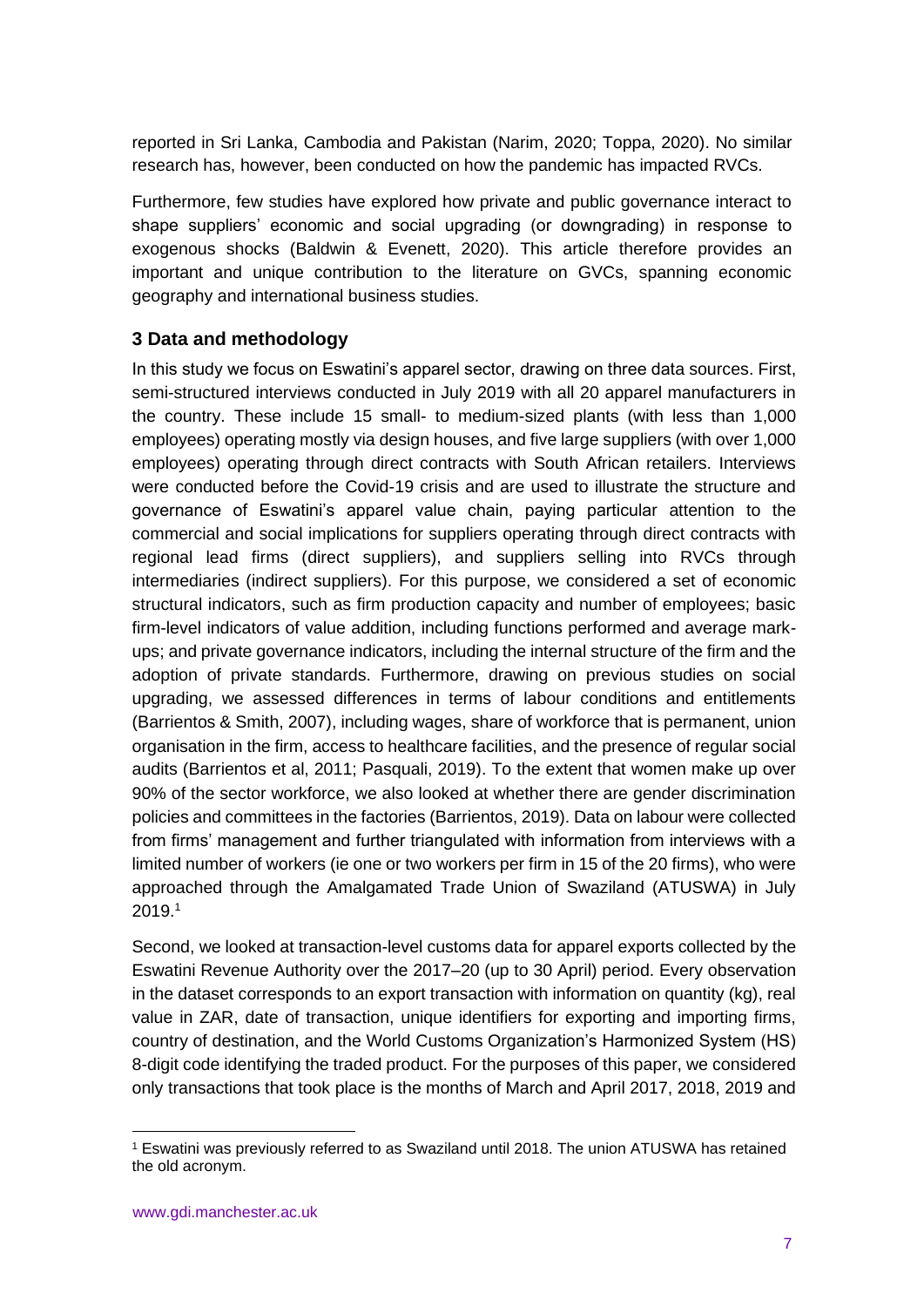2020. We calculated moving averages for the period 2017–19 and compared them to their respective indicators for 2020. We considered four main indicators at the aggregate and the firm level, which were used as indicators of economic up- and downgrading:

*Total exported value*: We computed the total exported value at the sector level for apparel (including HS levels 61, 62 and 63) and compared it before and during the Covid-19 lockdown. Furthermore, we calculated average exported values at the firm level. Changes in a country's and a firm's total exports in a given sector are an important indicator of economic upgrading (Bernhardt & Milberg, 2012).

*Unit values:* We used the common practice of measuring product quality using unit values (Schott, 2004; Hallak, 2006). An increase or decrease in unit values has been used as an indicator of economic up- and downgrading, respectively (Bernhardt & Milberg, 2012; Bernhardt & Pollak, 2016; Van Assche & Van Biesebroeck, 2018). This is calculated as the natural log of the transaction's real value divided by the quantity exported.

*Market concentration:* This was calculated as the aggregate export share of the largest exporters. Previous research has argued that economic and financial shocks often result in market concentration within GVCs, leading to the exclusion or decoupling of smaller suppliers (Staritz et al, 2011) – a dynamic previously linked to economic downgrading (Funcke et al, 2014).

*Product diversification*: calculated as a firm's average number of exported products at the 6-digit HS level and within the broader apparel HS levels (61–63). <sup>2</sup> An increase in 'related product diversification' across products within the same sector has been associated with increased business performance, and is therefore also an indicator of economic upgrading (Hitt et al, 1997; Chang & Wang, 2007).

Our third data source took the form of a second round of questionnaires distributed to firms online in June 2020 to triangulate the outcome of the data analysis at the firm level. We sent a short questionnaire to all 20 suppliers interviewed over the previous year. We received eight replies. Because of the relatively small number of responses, we refrain from drawing final conclusions from the online questionnaires. Instead, responses are considered complementary to the evidence emerging from customs data and are used to shed further light on aspects underpinning the impact of the Covid-19 crisis on firms relative to their economic performance and labour situation. A major limitation of this paper is that we did not interview workers in 2020. Our information on labour (post-Covid-19) is based solely on firms' online responses and on interviews with the General Secretary of ATUSWA and the Chair of the Eswatini Textile and Apparel Traders Association (ETATA) in June 2020.

<sup>2</sup> Lubatkin et al (1993) found a strong correspondence between product-count measures and [Rumelt's](https://books.google.co.uk/books/about/Strategy_Structure_and_Economic_Performa.html?id=f1WqAAAAIAAJ) (1974) categorical measures of diversification, which supports the validity of productcount measures.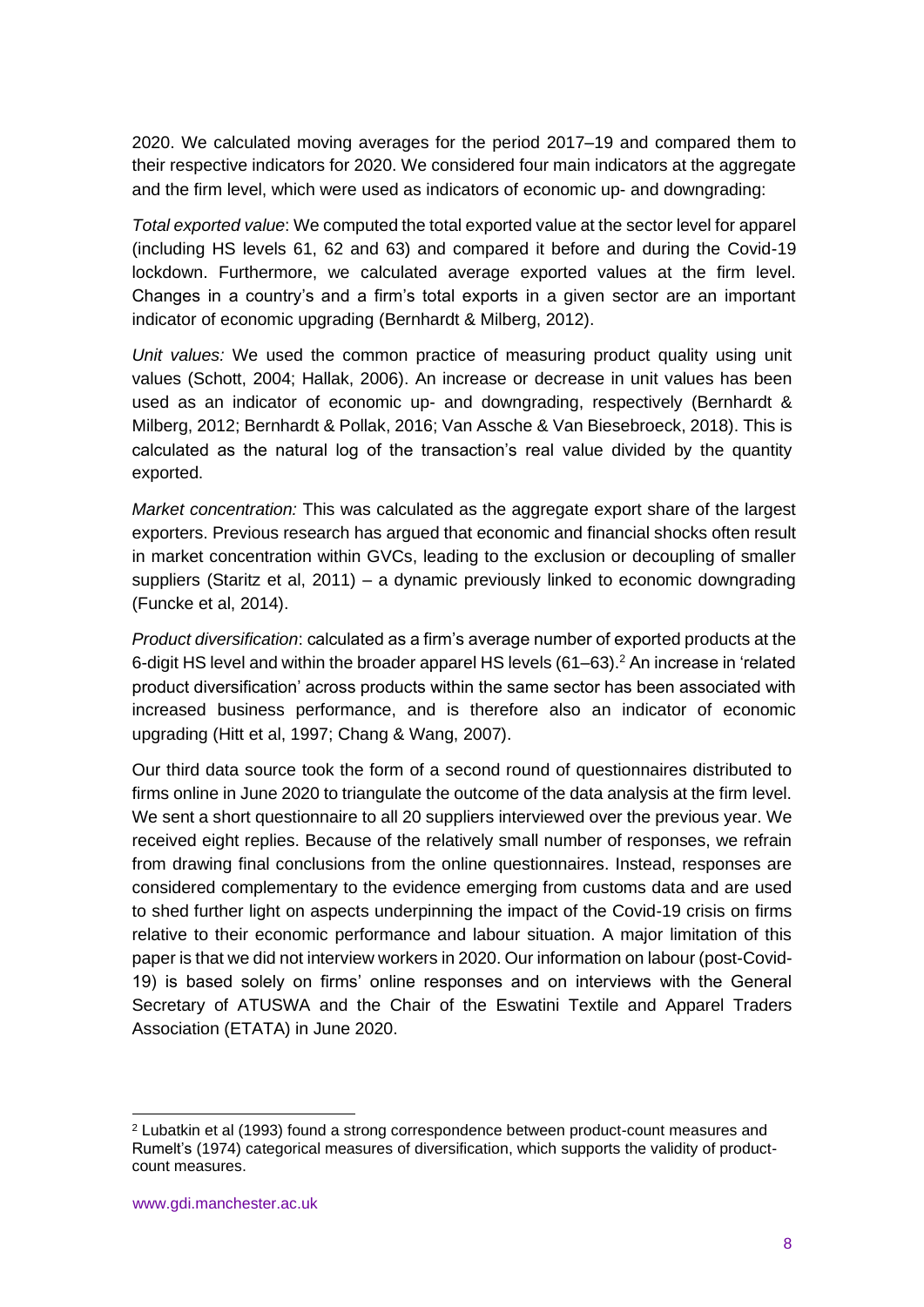# **4 Eswatini apparel RVCs before Covid-19**

Apparel represents a crucial source of income for Eswatini's economy, employing over 22,000 people and accounting for 10.5% of the country's 2019 exports. Despite its small size relative to global apparel production, the country is a crucial player in RVCs feeding into the South African market (Staritz et al, 2016). As shown in Figure 1, Eswatini is the largest apparel exporter to the region and the one that experienced the steepest overall growth in terms of regional exports. In 2019, it accounted for 33% of all intraregional apparel exports in Sub-Saharan Africa, followed by Lesotho (26%), Mauritius (21%) and Madagascar (14%) (UN-COMTRADE).<sup>3</sup>

![](_page_8_Figure_2.jpeg)

**Figure 1: Intra-Africa regional exports by main exporting countries: 2010–18 (US\$000)**

*Source: Authors' elaboration based on UN-COMTRADE https://comtrade.un.org/.*

An extensive literature has discussed the emergence of the apparel sector in Eswatini, driven by Taiwanese FDIs in the early 1990s taking advantage of unused MFA quotas to access the US market (Staritz & Morris, 2012; Pickles et al, 2015). Despite the phasing out of the MFA, the African Growth and Opportunity Act (AGOA) effectively extended the country's preferential access to the US market starting from 2001 (Morris et al, 2011; Staritz, 2011). However, in the past 15 years, Eswatini's apparel industry has increasingly strengthened its linkages to RVCs via South African investments attracted by lower labour costs and Southern African Customs Union (SACU) preferential trade regulations (Morris et al, 2011, 2016). The country's exclusion from the AGOA in 2014 further accelerated its shift towards the South African market (Pasquali et al, 2020). By

 $3$  The data exclude South Africa's exports, since over 95% of these are re-exports (Barnes & Hartogh, 2019).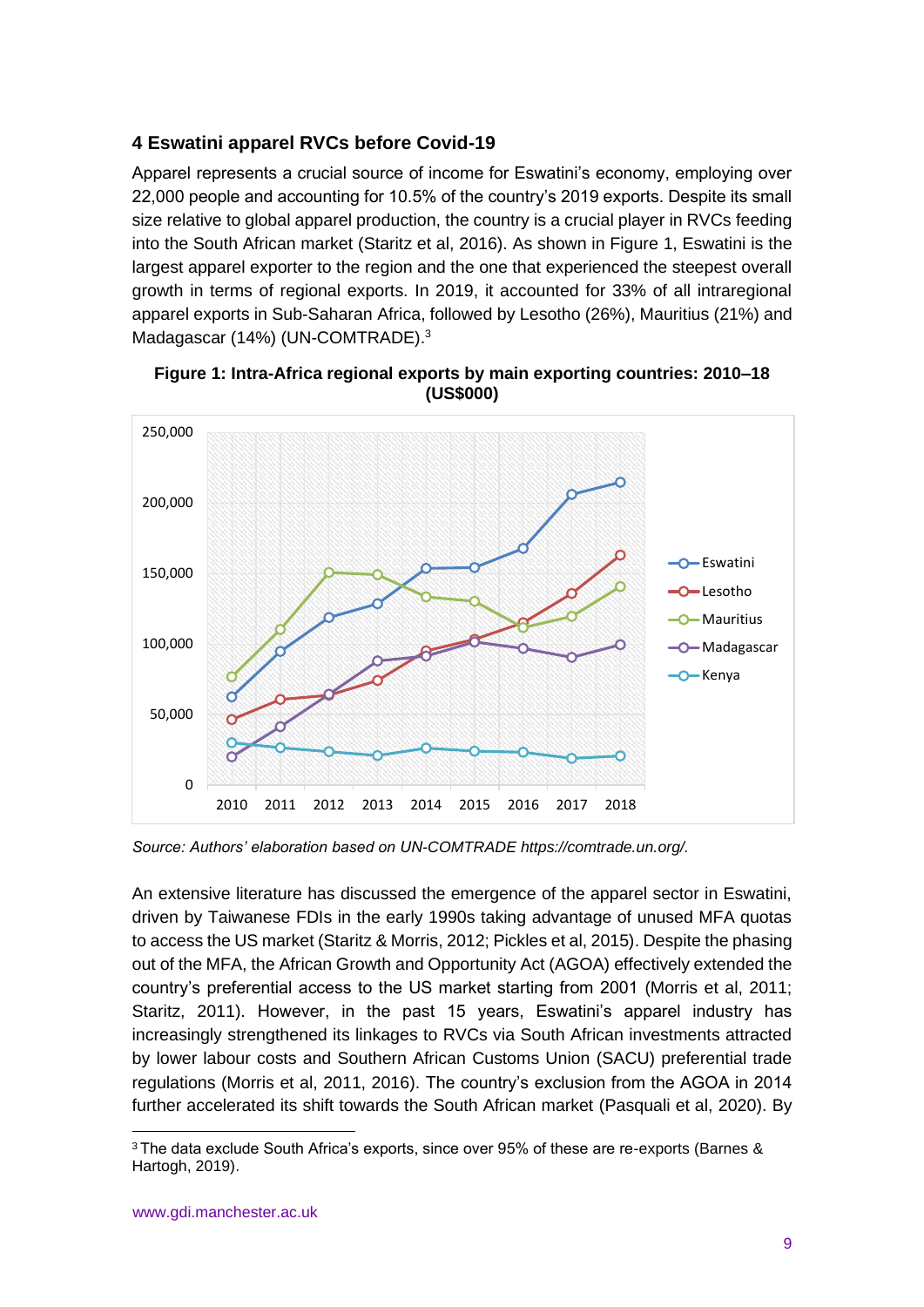2015, all overseas exporters had successfully shifted to supply large South African retailers, including major brands such as Mr Price, the Foschini Group (TFG), Pepkor, Edcon, Woolworths and Truworths.<sup>4</sup> Despite Eswatini regaining its AGOA status in 2018, as of today, exports to the US have not resumed and South Africa remains the main market for 95% of the country's output (Figure 2).

![](_page_9_Figure_1.jpeg)

![](_page_9_Figure_2.jpeg)

*Note: Computed using mirror data. Source: Authors' elaboration based on UN-COMTRADE.*

### 4.1 Private governance: direct vs indirect suppliers

In 2019, Eswatini had 21 apparel manufacturing plants, with two new firms planned to open in 2020. With the exception of three firms, all manufacturers are managed by foreign investors, whose domestic and regional networks have been shown to differ significantly depending on their origin and end-markets. Previous research categorised suppliers in Eswatini into three groups, depending on their origin and insertion into domestic and regional networks: (1) transnational investors, characterised mostly by Asian entrepreneurs interested in leveraging the country's duty-free access to the US market under, first, the MFA and then AGOA; (2) regional investors from South Africa; and (3) so-called 'diaspora investors', who developed strong domestic and regional linkages while maintaining global linkages favoured by their foreign descent (Staritz, 2011; Morris et al, 2016). <sup>5</sup> According to this research, not only are these three categories

<sup>4</sup> Together, these six retailers account for over 90% of the South African internal market (Barnes & Hartogh, 2019) and have recently begun expanding across Africa and globally (Pasquali et al, 2020).

www.gdi.manchester.ac.uk <sup>5</sup> The latter authors further refer to a fourth category of 'indigenous investors', yet they also acknowledge that: 'Swaziland [Eswatini] ha[s] no significant indigenous owned apparel exporters' (Morris et al, 2016, p 1251).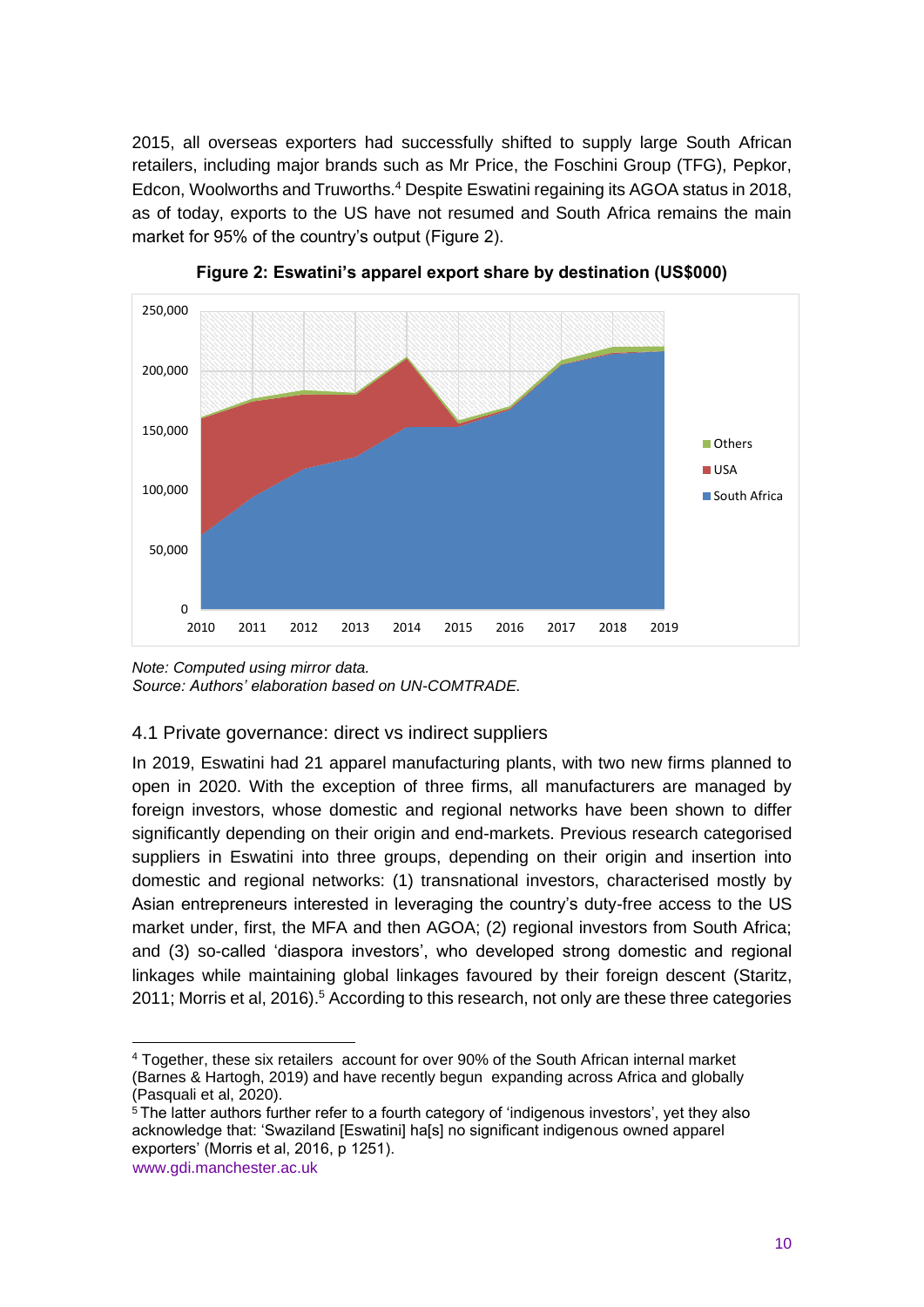associated with different end-markets (the US in the first case, South Africa in the second, and a mix of the two in the third), but they have also led to different upgrading outcomes, with regional investors operating smaller plants, and focusing on smaller quantities of more complex products, while also facilitating relatively more knowledge transfer and training (Morris et al, 2016).

We argue, however, that there is another crucial (and possibly more important) distinction underpinning the organisation of Eswatini's apparel industry, which is the *structure* of suppliers' linkages to South African retailers. As discussed above, since the country's loss of its AGOA status, all firms have shifted their export market to South Africa (Pasquali et al, 2020). However, the governance of the value chain varies primarily according to whether contracting is direct or via design houses. On the one hand, six to eight firms have established direct interactions with South African retailers (we refer to these as direct suppliers),<sup>6</sup> which implies the presence of a contract linking the manufacturing unit to the final retailer, as well as ongoing personal engagement.<sup>7</sup> On the other hand, 12–14 firms operate indirectly through design houses (we refer to these as indirect suppliers), which act as intermediaries for South African retailers. In this case, the suppliers never interact with the final retailers and their awareness of the order's final destination is apparent only from the tag applied on the finished clothing.<sup>8</sup> Instead, their relationship operates through third-party agencies that provide the suppliers with the designs and fabric, and deliver the final products to the retailers. The design houses are all based in South Africa. Our data indicate that at least six design houses were active in Eswatini in 2019, with linkages to three large South African retailers – Pepkor, Mr Price and Edcon, ie the major discount retailers. Conversely, TFG, Woolworths and Truworths appeared to operate largely via direct contracts.<sup>9</sup>

Our pre-Covid-19 survey points to significantly different implications for the economic and social upgrading of direct and indirect suppliers. We examine these in turn below.

# 4.2 Differences in economic upgrading before Covid-19

In terms of economic upgrading, we identify four major implications for suppliers which differ according to whether they contract directly with retailers or indirectly via design houses. First, direct suppliers are significantly larger than indirect suppliers, with an average of 2,176 employees per firm versus 363 for indirect suppliers, and an average monthly production of 490,000 pieces compared to 120,000 pieces for indirect suppliers (Figure 3).

<sup>6</sup> Two firms operate via both direct contracts and indirectly through design houses.

<sup>&</sup>lt;sup>7</sup> As for trade in apparel GVCs, some retailers prefer to source directly from manufacturers and bypass intermediaries so as to increase control over quality and delivery time (Gereffi, 1999). <sup>8</sup> One small firm operates exclusively for the domestic market under its own brand; it is therefore excluded from the analysis.

www.gdi.manchester.ac.uk 9 As of 2019, Pepkor is the only retailer sourcing in Eswatini almost exclusively through design houses. Mr Price and Edcon maintain a mix of direct and mediated interactions.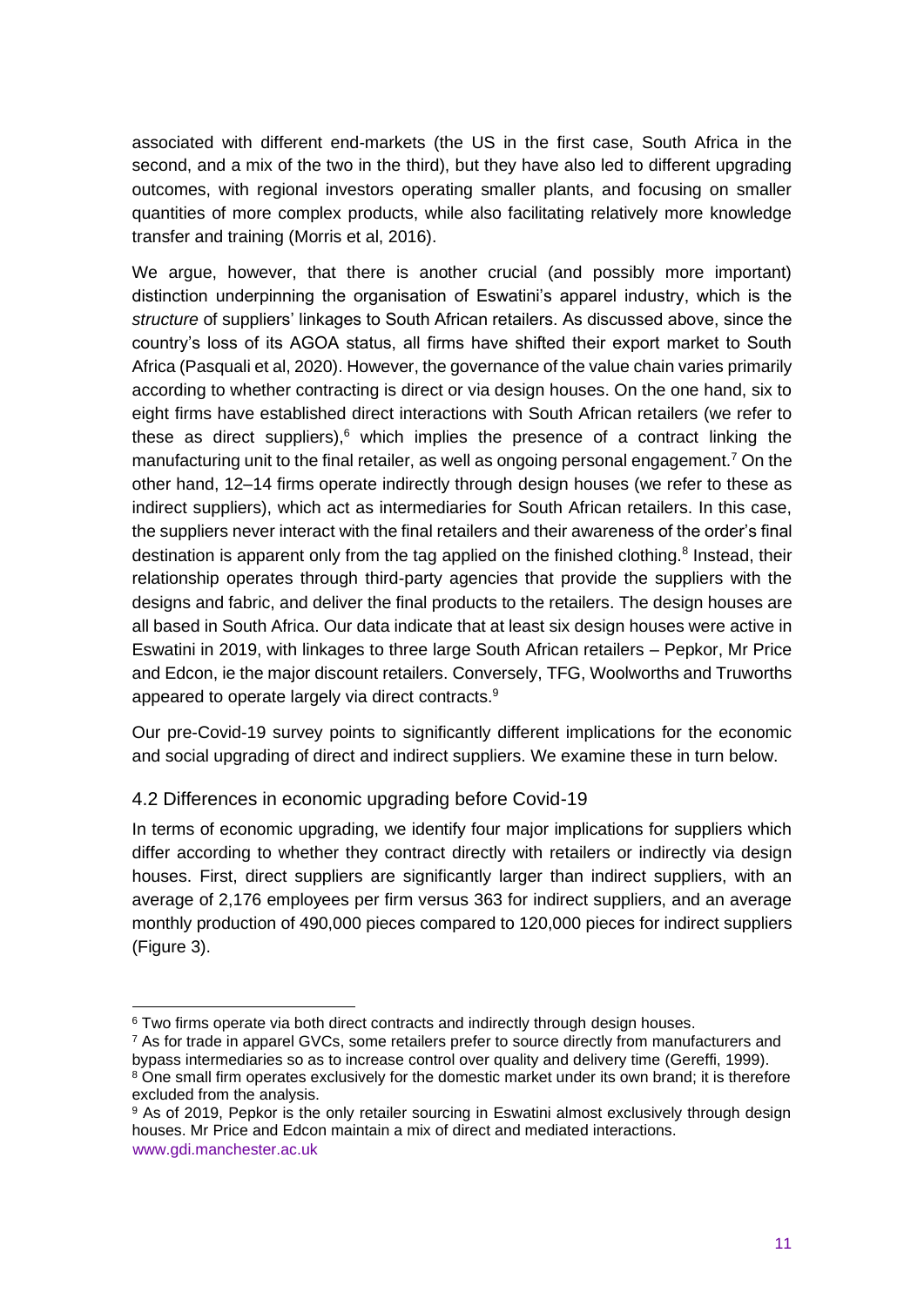![](_page_11_Figure_0.jpeg)

**Figure 3: Direct and indirect apparel suppliers by number of employees and monthly capacity (2019)**

*Note: Orange and blue blocks indicate indirect and direct suppliers, respectively. Half-coloured blocks indicate suppliers operating both through direct and indirect linkages. Source: Authors' survey.*

Second, firms' size is directly linked to the number of functions performed within the firm (beyond cutting and sewing), including laundering, printing and embroidering (Figure 4). In almost 90% of the cases, direct suppliers perform at least one of these auxiliary functions, whereas this is the case for fewer than 10% of indirect suppliers. Further, 75% of direct suppliers operate as FOB or a mixture of FOB and CMT manufacturers, while all indirect suppliers in Eswatini work exclusively as CMT operations. This has important repercussions in terms of public revenues, as FOB suppliers contribute significantly more to the public purse through direct and indirect taxation. The Manager for Investment Promotion at the Eswatini Investment Promotion Authority (EIPA) argued:

To a great extent there isn't much direct benefit from CMT factories, beyond employment. FOBs pay taxes because their profits can be monitored, unlike the CMTs because they tell you that, "We don't own these products", to the extent that you don't even know how their accounts are structured. If you do not own the product, it does not appear in your balance sheet and inventory. (Interview, Mbabane, 8 July 2019)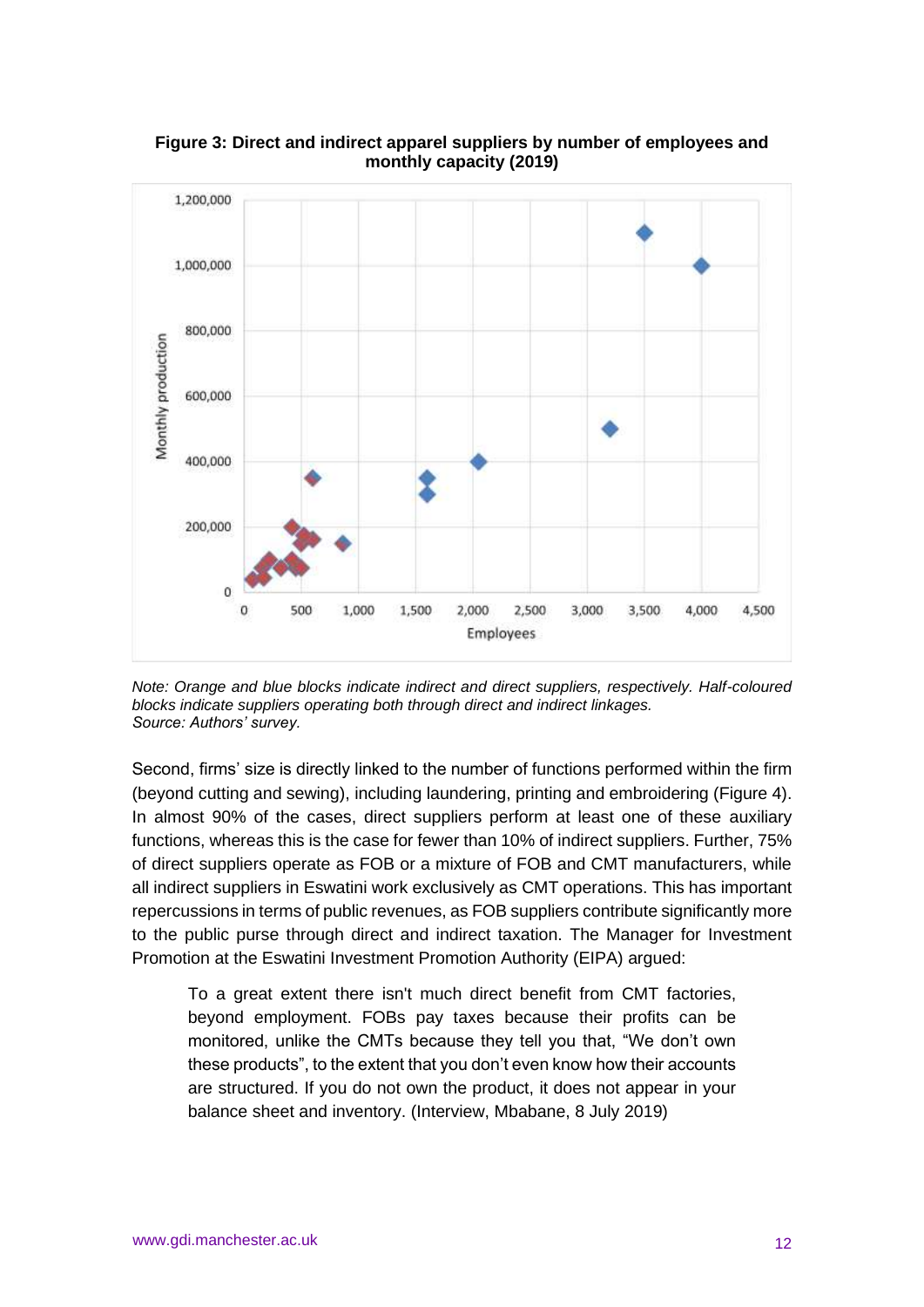Third, as a consequence of their contracts with South African lead firms, direct suppliers are more likely to undergo private audits from their buyers. All direct suppliers reported being subject to a number of private standards and certifications, including the SEDEX audits (four firms, two of which reported using the ETI base code), WRAP (one firm), ISO-9001 (one firm), and buyers' internal audits, such as Woolworth's gold-silver-bronzered ranking system (WHL, 2019). These audits benchmark firms based on a wide range of measures beyond production, including health and safety, and labour and environmental standards. Conversely, only 25% of indirect suppliers reported formal auditing, emphasising instead how design houses regularly send their staff to monitor only product quality.

Fourth, although it is difficult to quantify because of the wide range of items produced, direct suppliers tend to specialise in more complex clothing with a higher fashion content (including women's wear and men's woven shirts). This translates into comparatively higher unit values and mark-ups. Data on mark-ups have been disclosed only by a handful of firms, with considerable variations. Nevertheless, while direct suppliers reported mark-ups in the range of 6% to 14%, indirect suppliers reported working on margins as low as 2% and up to 8% (Figure 4).

Finally, we did not find any major discrepancy in terms of local and regional linkages among the two groups. The average number of local linkages that each firm establishes with other local firms within the textile and apparel sector (this includes contracting and subcontracting CMT, laundering, embroidery and printing activities), is similar – ie each supplier interacts on average with one other local firm either through outsourcing or subcontracting of specialised functions.

![](_page_12_Figure_3.jpeg)

**Figure 4: Economic upgrading among direct and indirect suppliers (2019)**

*Source: Authors' survey.*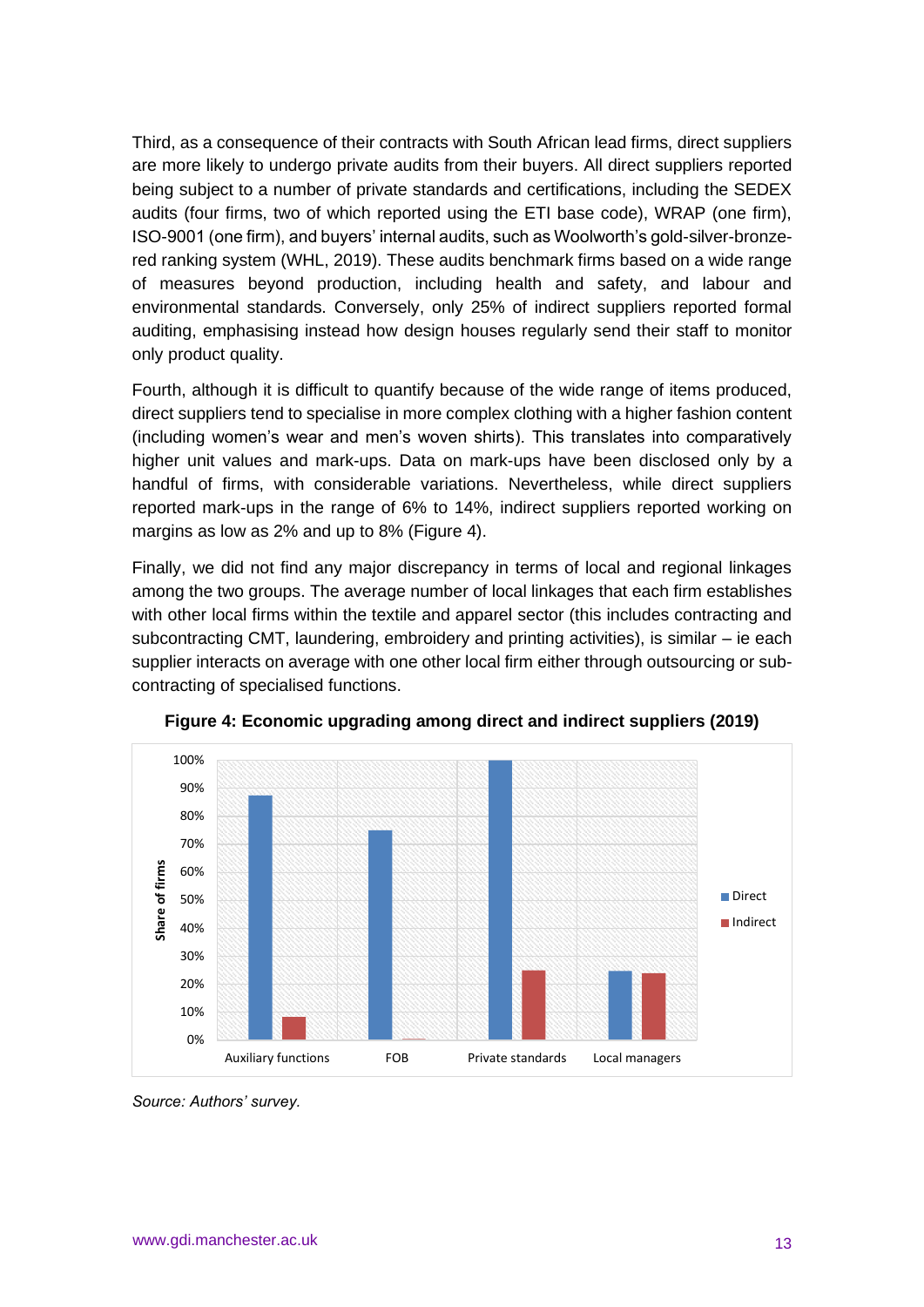## 4.3 Differences in social upgrading before Covid-19

Direct and indirect suppliers differ significantly on a number of indicators associated with social upgrading (Figure 5).

First, direct suppliers report undergoing regular social audits – although, as observed elsewhere (Pasquali et al, 2020), these are less rigorous than those previously done by or for US retailers. Fewer than 20% of indirect suppliers reported undergoing audits that included a labour component. As reported by the manager of an indirect supplier operating for a Durban-based design house and producing clothing for a large South African discount retailer: "The agent comes fortnightly to inspect quality. They have a QA person based here. They do not inspect anything to do with workers; that is the government's job" (interview, Matsapha, 24 July 2019).

Second, over 60% of firms across both groups have not recognised a trade union;<sup>10</sup> yet, as reported by a representative of ATUSWA, the number of firms doing so has been slowly increasing over the past few years (interview, Manzini, 15 July 2019). As of 2019, six firms had recognised ATUSWA as the representative of their employees and two firms (large direct suppliers) had signed a collective bargaining agreement (CBA) with the union. All other manufacturers only conformed to the minimum labour conditions as provided by the employment and labour legislation.<sup>11</sup> The legislation also provides that an employer with more than 25 workers may establish a 'works council'. All firms reported having either a works council or similar committee through which workers could engage with management (either established by the employer or by the union). However, while all but one direct supplier held regular meetings with the works council, in 50% of indirect suppliers, meetings were less regular and at management's discretion.

Third, direct suppliers are more likely to have a clinic in the factory providing workers with free or subsidised healthcare services. As a result of their comparatively small size and capital endowments, indirect suppliers often rely on nearby public hospitals, mobile clinics (co-funded by a number of NGOs active locally), and in-firm first-aid support.

Fourth, despite women accounting for over 90% of the workforce, no firm had a gender committee as of 2019, but two direct suppliers (25%) reported having a gender discrimination policy in place.

Importantly, we did not find any significant difference in a number of social upgrading indicators. This includes the share of the workforce that is permanent as opposed to temporary, where the average varies between 78% and 82% across direct and indirect

<sup>&</sup>lt;sup>10</sup> Recognition occurs when the employer formally acknowledges a trade union as the representative of the workforce within the factory. In Eswatini recognition is mandatory when 50% or more of the workforce are paid-up members of the trade union.

<sup>11</sup> One firm recognises a different and smaller union, Swaziland Industrial Workers Union (SIWU).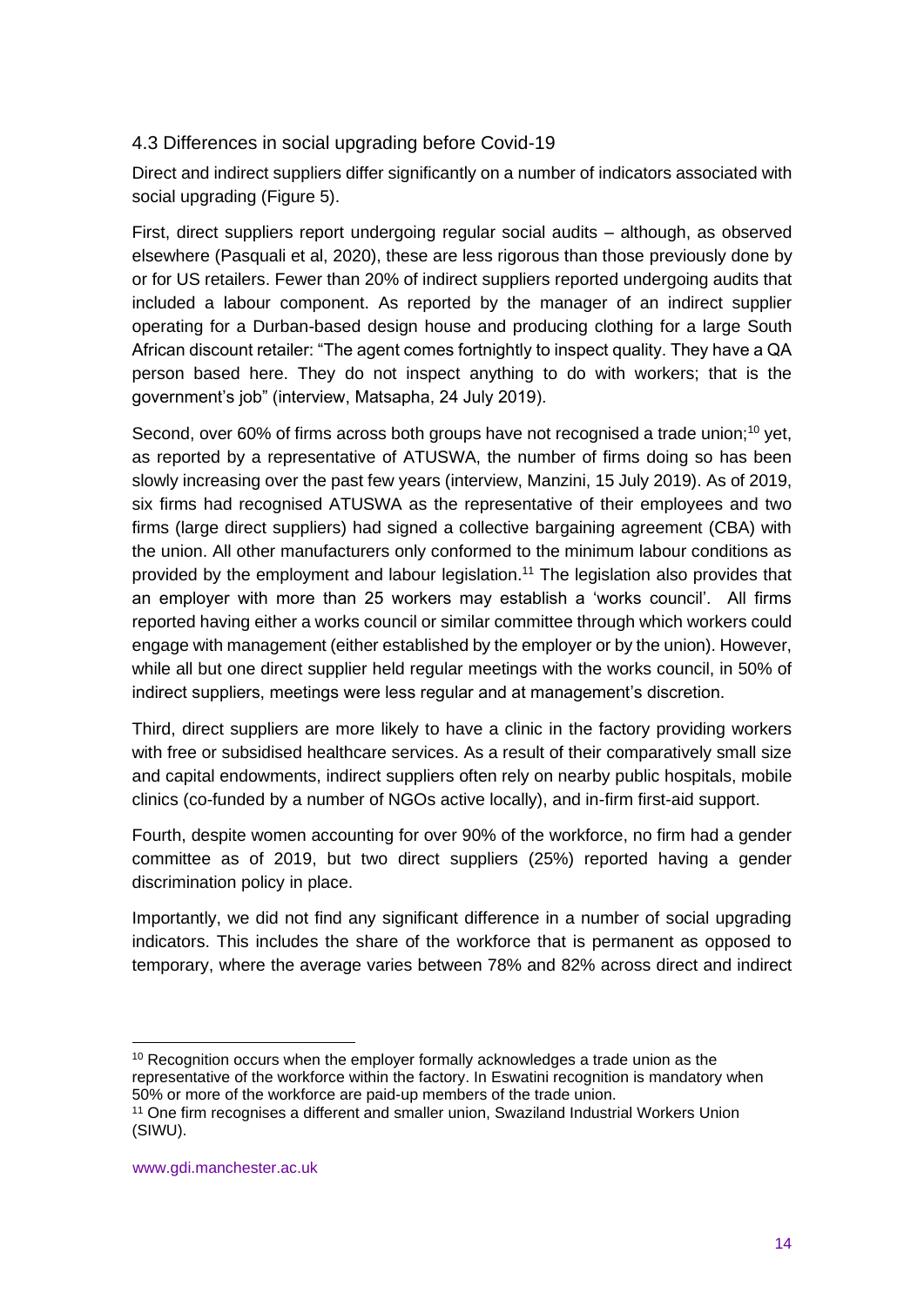suppliers, respectively.<sup>12</sup> All suppliers but one were paying strictly at the minimum wage rate and complying with the minimum labour conditions as provided by employment and labour law. Bonuses on productivity targets are paid by most suppliers, while only one firm rewards loyalty through bonuses linked to the length of a worker's employment at the company. Similarly, all suppliers experience high labour turnover rates of around 30% per year. Moreover, local (Swazi) managers (excluding supervisors) remain a minority in both groups (25% and 24% among direct and indirect suppliers, respectively), while foreign ownership (beyond the SACU region) is also close to 50% in both groups. Such owners are mainly Taiwanese and South African investors as well as one Filipino and one from Hong Kong – plus three Swazi entrepreneurs.

![](_page_14_Figure_1.jpeg)

![](_page_14_Figure_2.jpeg)

*Source: Authors' survey.*

The data show that the different forms of private governance have important implications for the economic and social upgrading of suppliers. Direct suppliers are comparatively more likely to integrate a larger number of production functions, to be regularly audited, to produce more complex items with higher mark-ups and to contribute more in terms of taxation. Furthermore, while almost all firms pay minimum wages, direct suppliers are more likely to undergo social audits, hold regular workers' meetings, and provide workers with basic healthcare facilities. In the section below, we discuss how this difference determines the uneven impact of Covid-19 on Eswatini's apparel sector.

<sup>&</sup>lt;sup>12</sup> All firms follow the national labour legislation, which allows an employer to employ a worker for a probation period of up to three months before taking them on permanently.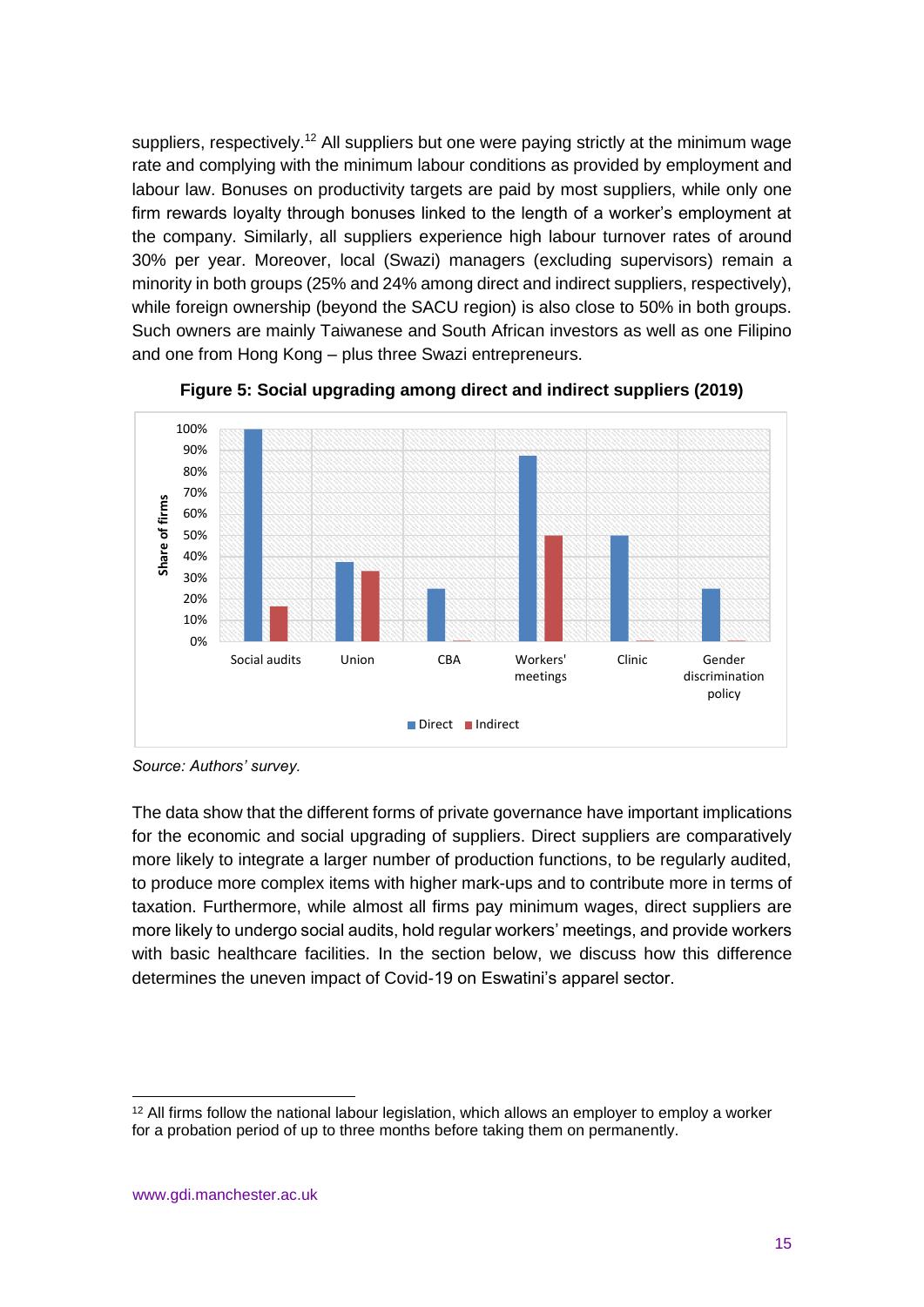## **5 Eswatini apparel value chain during Covid-19**

The first Covid-19 case was registered in Eswatini on 14 March 2020, with the number of positive patients growing daily over the next two months. Following WHO recommendations, the government enacted a partial lockdown on 26–27 March, which lasted for six weeks and included the temporary closure of non-essential business and productive activities, the closure of the country's borders to foreigners, heightened screening measures for freight, the banning of non-essential internal travel, and the suspension of all commercial flights (Gardaworld, 2020). The lockdown was partially relaxed on 8 May for productive activities, which enabled most non-essential manufacturing plants to resume activities under stringent health and safety measures and social distancing, including allowing only 50% of the workforce into the factory at any time. Some services (including retail clothing stores) were also allowed to reopen for up to three days a week (Worldaware, 2020).

In the apparel sector, the concept of 'essential production' extends to cover the manufacture of PPE material and infant clothing, which enabled some manufacturers to produce and export these goods over the period of partial lockdown. After 8 May, however, most firms were open and exporting, though at lower capacity.

Critical in this respect has been the relaxation of lockdown measures in South Africa, the main export market for Eswatini's apparel. South Africa introduced a complete lockdown on 26 March, which included the closure of retail stores and borders, effectively stopping all imports with the exception of essential goods – for apparel this meant only PPE could be imported.<sup>13</sup> On 1 May, the South African government partially eased the lockdown, moving to Level 4 and enabling the trade and sale of infants' wear, bedding and winter wear for adults. This move allowed Eswatini's plants to resume some exports. On 1 June, South Africa moved to Level 3, opening up the trade and sale of all clothing categories (Government of South Africa, 2020).

Overall, however, the situation for the country's apparel export sector remains critical, with three plants still closed and a large majority of manufacturers operating at about 50% of their capacity (interview, ETATA, 5 June 2020). The situation has been further exacerbated by the heavy toll the lockdown has taken on South African apparel retailers, in particular Edcon, which officially filed for business rescue in April after failing to pay its suppliers for the previous two months (CNBC, 2020). Before the Covid-19 outbreak, eight Eswatini apparel exporters were supplying Edcon (at varying volumes), exposing themselves to potentially permanent labour retrenchment and even closure. The chair of ETATA noted: "A lot of the companies working for Edcon have been hit with sudden stops. Companies that were already working and had orders ready for shipment were told to stop and hold up. Now we are gradually re-opening, but these factories are in trouble as they actually do not have work" (interview, 5 June 2020).

<sup>&</sup>lt;sup>13</sup> See South African Government Gazette, 25 March 2020, for a list of exemptions during the lockdown.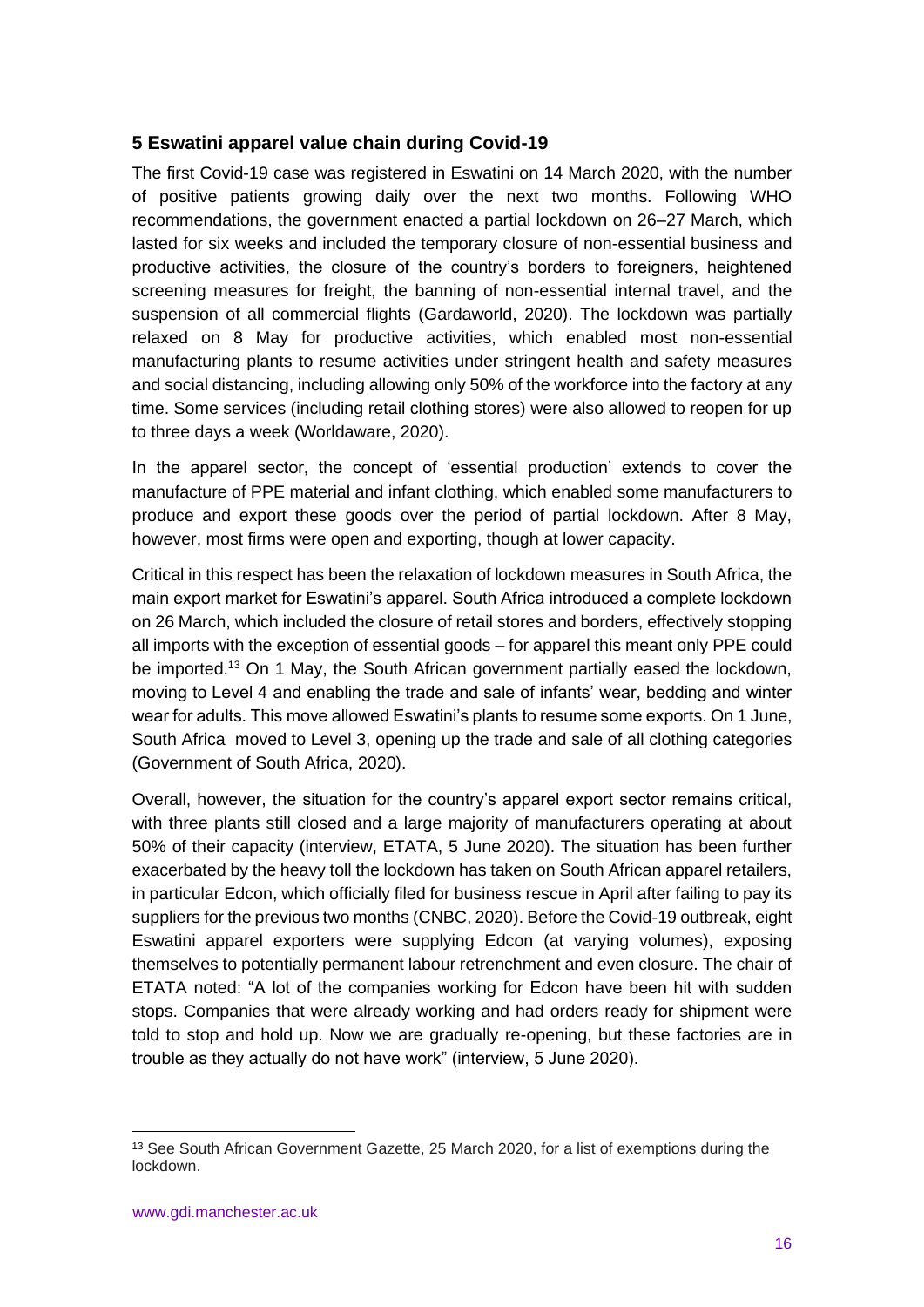# 5.1 The impact of COVID-19 on economic up- and downgrading

In order to determine the impact of COVID-19 on economic up- and downgrading we first examine aggregate data for the Eswatini apparel export sector. The total number of exporters in 2020 does not appear to have changed compared to previous years, but the number of businesses sourcing apparel from Eswatini dropped by about 34% (Figure 6).<sup>14</sup> As a consequence, the data also show a 26% drop in the total number of transactions, ie orders. Whereas in the March–April period in 2017, 2018 and 2019 there were on average 2,299 export transactions by apparel firms, the Eswatini Revenue Authority recorded only 1,705 transactions in the same period of 2020. With regard to the destination of exports, we do not observe any major change, with South Africa remaining the main destination for 95% of the country's exports.

In terms of value, Eswatini exported an average of ZAR 461 million in the March–April period in 2017, 2018 and 2019. In 2020, however, this figure dropped by 46% to ZAR 249 million, reflecting the disruptive impact of Covid-19 on one of the country's largest export sectors. The market share of the largest three exporters also dropped, from 56% to 46%. This decline decreases from 10% to 2.7% when we focus on the upper six suppliers, and almost disappears (0.4%) if we extend the sample to the 18 main suppliers. The largest loss of market share, therefore, occurred among the largest suppliers. Although it may still be too early to say with certainty, this evidence contradicts previous research on GVCs in the region following the 2008 global financial crisis, when market concentration increased as buyers consolidated their suppliers' basket of products to reduce costs (Staritz et al, 2011; Staritz, 2011).

<sup>&</sup>lt;sup>14</sup> The identity of buyers is anonymised in the data. It is therefore not possible to identify which buyers reduced their orders or ceased to source from Eswatini during the lockdown.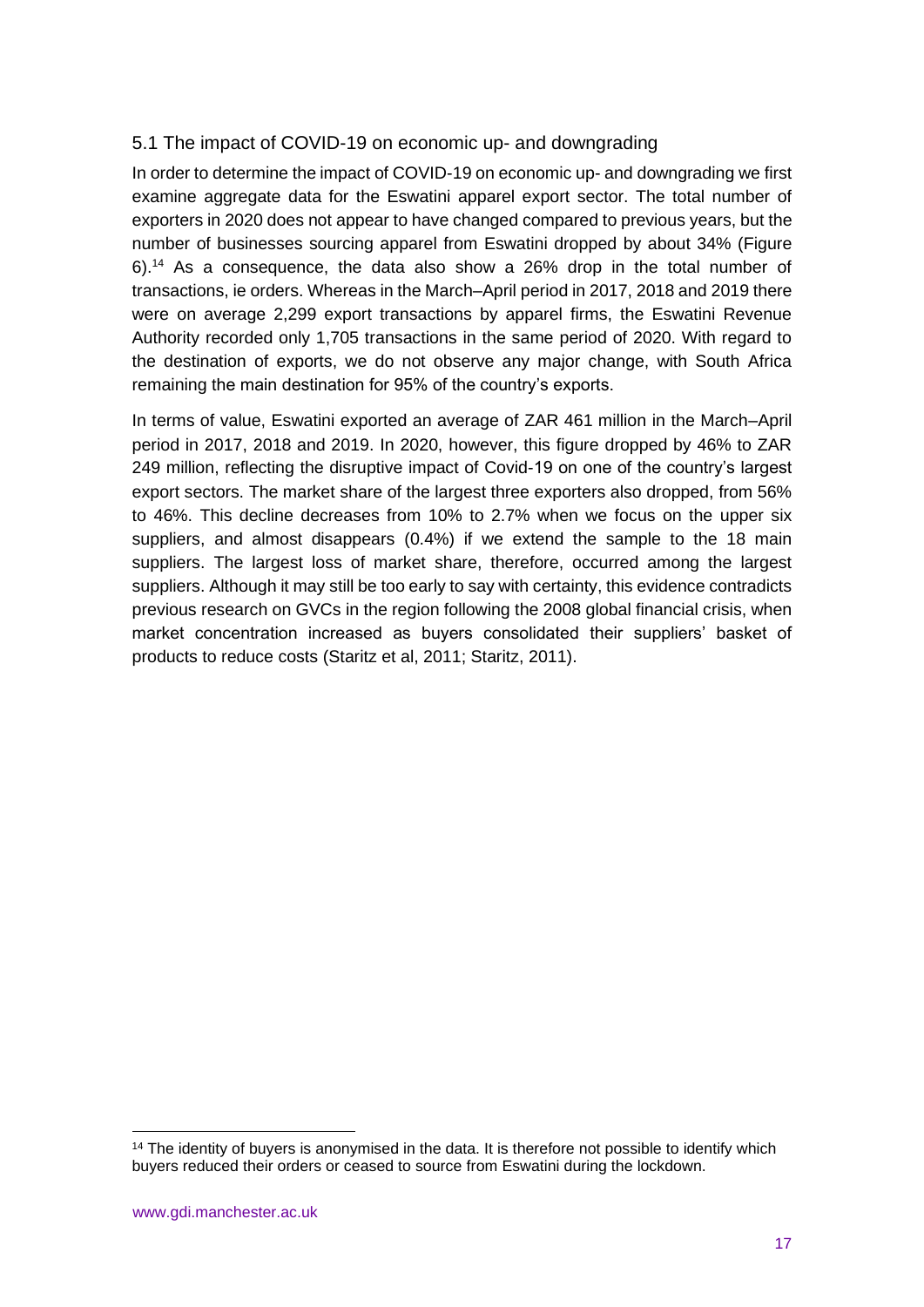![](_page_17_Figure_0.jpeg)

**Figure 6: Number of apparel buyers and suppliers, and total transactions (March–April)**

From the dataset, we further isolated suppliers that exported before and during the Covid-19 lockdown (ie suppliers that exported at least once in the 2017–19 period and once in the 2020 period). To further exclude small and occasional traders, we retained only observations for firms that exported at least 1 million rand's worth of apparel over the 2017–19 period. This resulted in a sample of 18 suppliers. We then computed their average annual exported value, average log unit values, and number of exported products for the period before (2017–19 moving average) and during the lockdown (March–April 2020) period. In doing so, we separated the top six firms and the bottom 12, based on their share of exports in 2017–19 (see appendix Table 1).<sup>15</sup> As noted previously, the top six firms are all large exporters directly contracted with South African retailers, whereas the remaining exporters operate through design houses.<sup>16</sup>

In terms of total exported value, both small and large suppliers experienced a significant drop. For small and medium suppliers, this drop averaged -35% compared to their yearly exports in the March–April period in 2017–19. For the country's largest exporters, the

*Source: Authors' elaboration of SRA data.*

<sup>15</sup> The top six suppliers have a significantly larger market share across the 2017–19 period. Table 1 in the appendix reports the market share of the top 18 exporting firms, with the largest gap between supplier number six and seven. Nevertheless, extending the upper quartile to include the top seventh and eighth exporters holds consistent results. These numbers are consistent with the structure of the Eswatini apparel industry, where the top six firms account for about 80% of the market share and employ over 1,000 employees each (data matched with authors' 2019 survey).

www.gdi.manchester.ac.uk  $16$  To the extent that data is anonymised, and we cannot directly match firms to data, we base this statement on the evidence derived from Figure 3 that larger firms are also direct suppliers.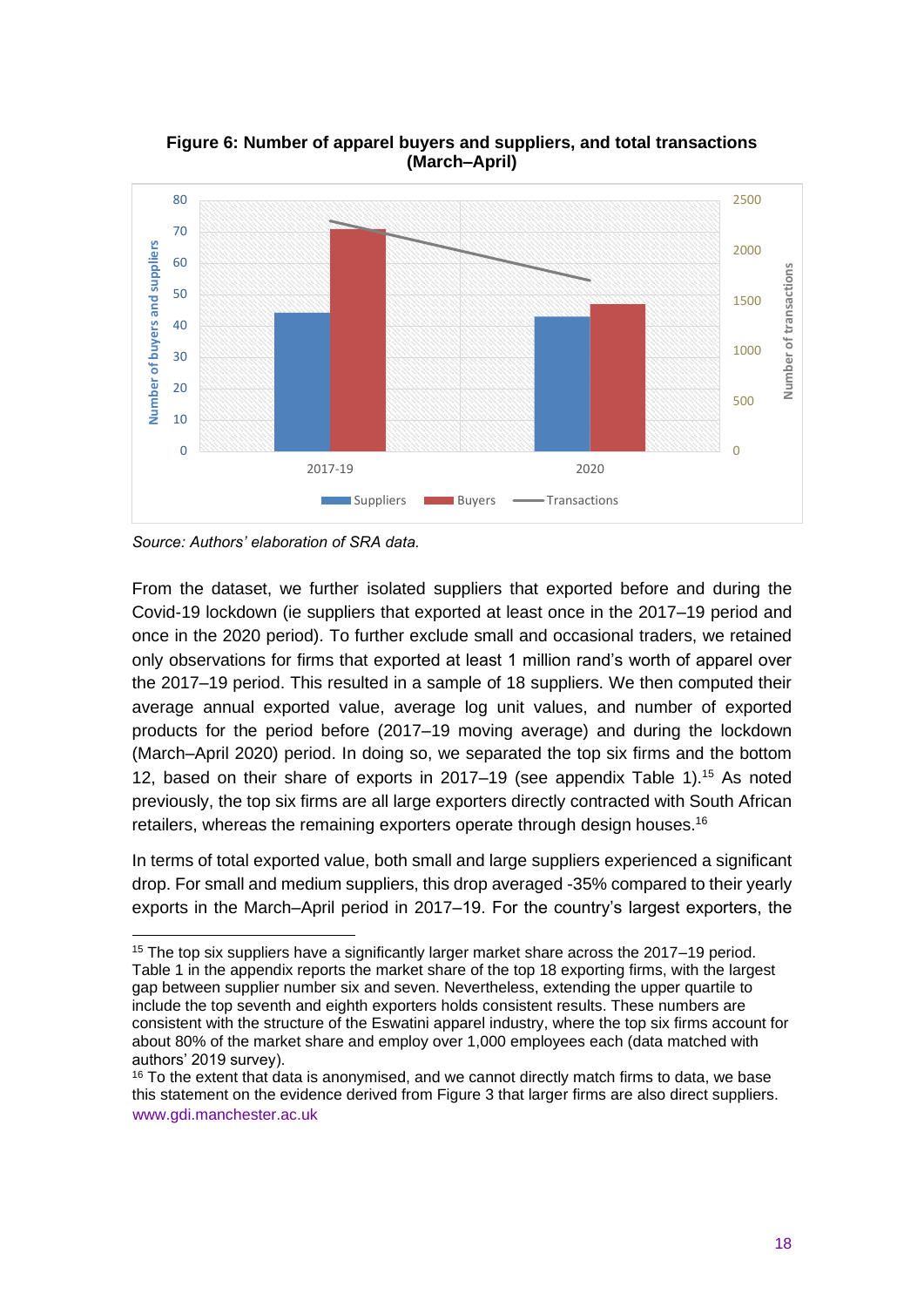drop was even greater, at -42% compared to their exports in the years predating Covid-19 (Figure 7).

![](_page_18_Figure_1.jpeg)

**Figure7: Apparel firms' average yearly exports – normalised to 1 in 2017–19 (March–April)**

*Notes: To facilitate the visualisation, we normalised the average exported value for each group to 1 in the base period 2017–19. The firm's yearly average exported value for the base period 2017– 19 for small to medium-sized firms and large firms are ZAR 23.5 million and ZAR 58.7 million, respectively. In 2020, the same values drop to ZAR 13.8 and 33.6 million, respectively. Source: Authors' elaboration of SRA data*.

When it comes to unit values, larger firms reported a marginal increase of 4.5%. Conversely, small and medium exporters suffered an average drop of 14% in March– April 2020 compared to the same period in 2017–19 (Figure 8).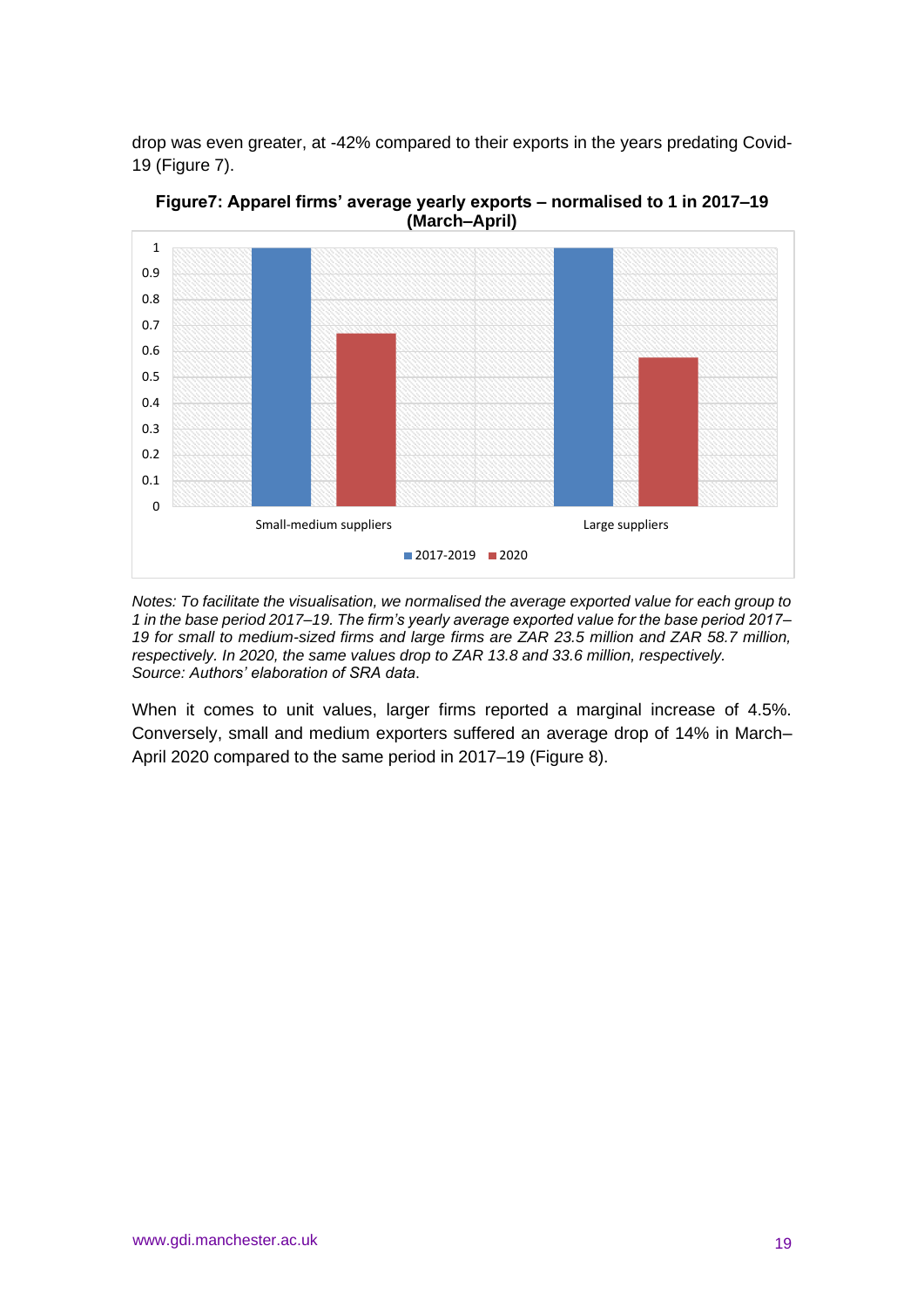![](_page_19_Figure_0.jpeg)

**Figure 8: Apparel firms' average unit values – normalised to 1 in 2017–19 (March–April)**

*Notes: Log unit values are normalised to 1 in the base period 2017–19. This is done to provide a more intuitive graphic representation. Log unit values for the base period 2017–19 for overall, small to medium, and large firms are 7.1, 6.97, and 7.37, respectively. Source: Authors' elaboration of SRA data.*

Finally, the average number of exported products did not change for small and medium exporters. Conversely, large firms considerably broadened their basket of products from an average of 9.5 to 13 – an increase of 37% (Figure 9).

![](_page_19_Figure_4.jpeg)

**Figure 9: Apparel firms' average number of exported products (March-April)**

*Source: Authors' elaboration of SRA data.*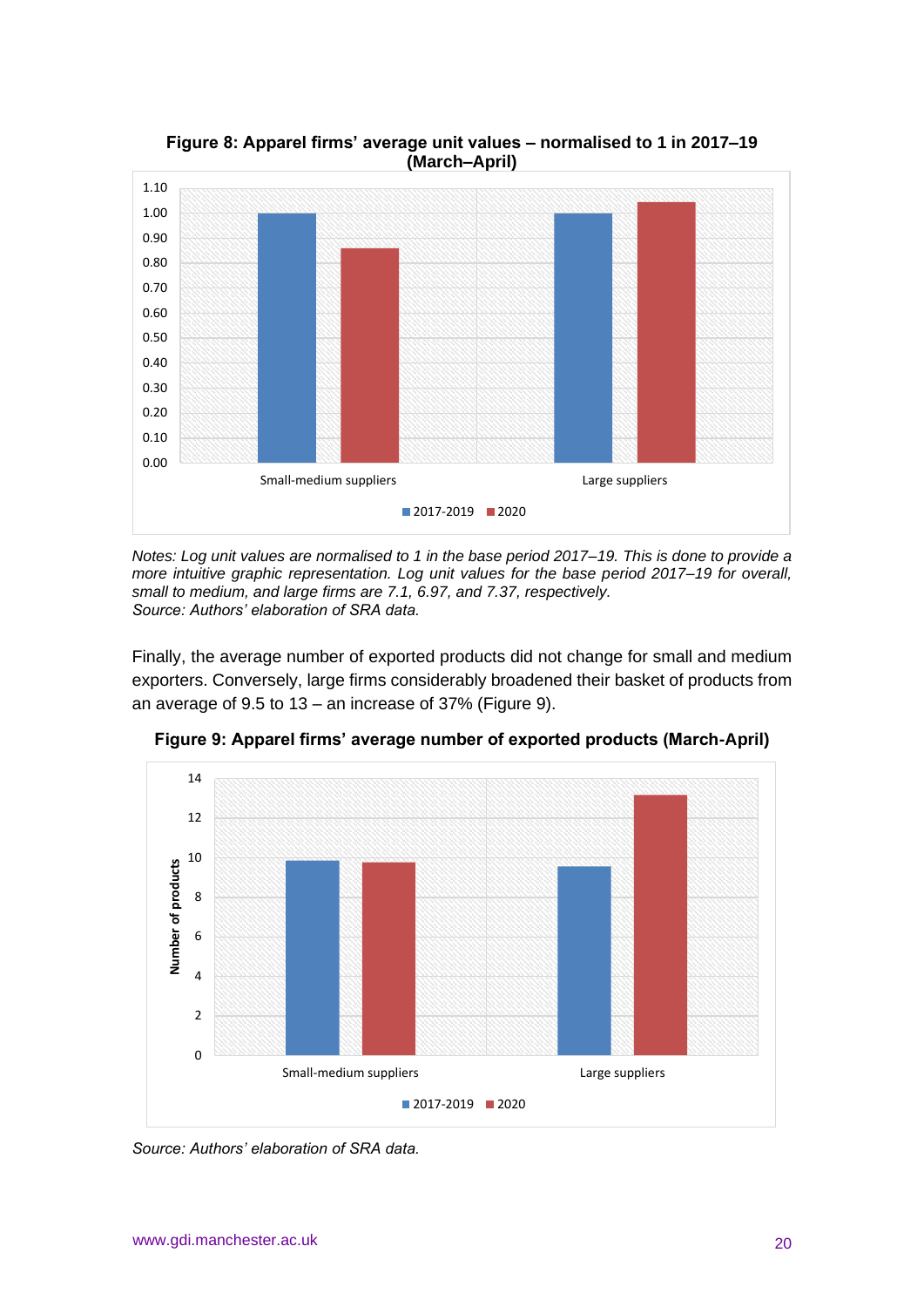Overall, we observe that the Covid-19 pandemic and the initial responses by the governments of Eswatini and South Africa translated into a loss of income for Eswatini's apparel suppliers in terms both of total sales and of unit prices and, hence, profitability. Economic downgrading has therefore occurred. This has, however, been different for direct and indirect suppliers, with the latter experiencing a marginally less severe drop in total exports but a significantly more severe drop in unit prices. Arguably, this evidence suggests that, while direct suppliers have reduced their total exports without dropping their overall unit costs, smaller CMT plants may have engaged in cost-driven competition, dropping prices to retain orders. This conclusion is supported by the comments of the chair of ETATA, who is also the owner of a direct supplier: "We have been doing business for 15 years with this buyer and we have a good relationship. They work with us, they do not squeeze us. However, I observed that other companies that do business with those on the other side in Durban [design houses], they are being squeezed and buyers try to get them to sell the same products at lower prices. Other firms in ETATA complained about this" (interview, ETATA, 4 June 2020). Furthermore, while none of the five direct suppliers that responded to our online questionnaire indicated any price reduction by buyers, the opposite is reported by two of three relatively small firms classified as indirect suppliers: "The buyer has reduced orders and prices, I am now working at a loss…This cannot continue" (interview, firm, 12 July 2019).

Despite the drop in exported value, large direct suppliers have also differentiated their product basket significantly more than their counterparts. This is doubtless the consequence of some of these firms converting part of their work to the production of personal protective equipment (PPE). Four out of five direct suppliers introduced (or increased) PPE production for the domestic and (in two cases) the South African export market. As the manager of a direct supplier producing PPE reported: "We got an opportunity to get into producing PPE and face masks and that allowed us to keep working, first for the local market and recently also for export to South Africa, as our main buyer won a tender with the government there" (interview, 6 June 2020).

# 5.2 The impact of Covid-19 on social up- and downgrading, and the role of public governance

Sectoral data on employment during and following the Covid-19 lockdown is not available. Based on information provided by employers during our fieldwork in 2019, we recorded a total of 21,768 workers for the sector, of which 18,000 were in permanent employment. This is very close to the figure of 22,000 directly employed workers provided by ETATA and the Eswatini Investment Promotion Agency (EIPA). Interviews with key stakeholders in 2020, as well as data provided in response to our online questionnaire, suggest that, as of June 2019, the entire workforce remained employed. But the hours worked and income earned by workers has declined significantly.

Three relatively small indirect suppliers (with about 1,000 employees in total) have not resumed operations since the beginning of the lockdown in March, and it is possible that these firms will close permanently, with the workers being retrenched. In June 2020, most of the other factories appeared to be operating at about 50% capacity, with the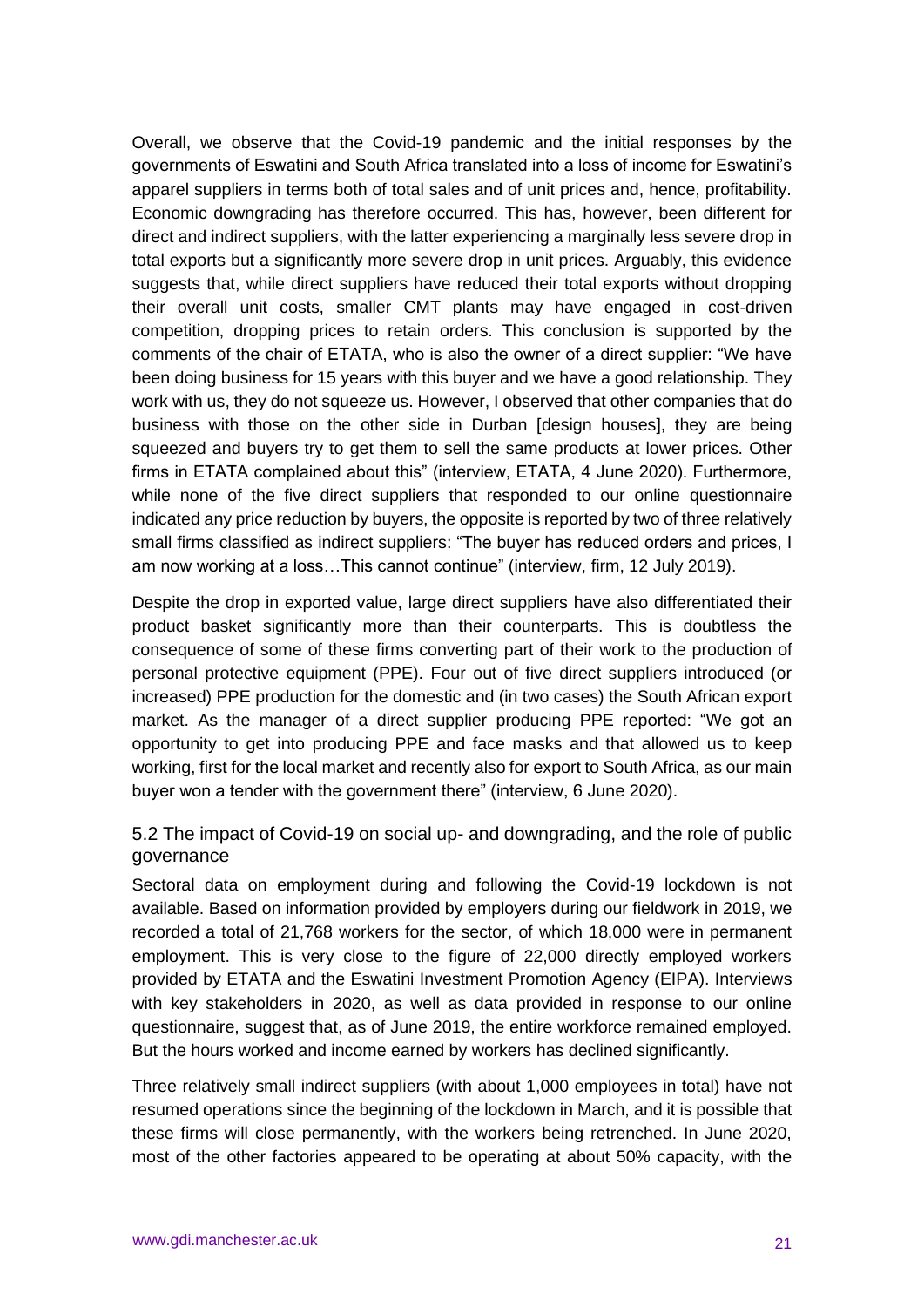labour force split in half and working on rolling shifts (daily, weekly and fortnightly). Workers are paid only for the time they work, so their income is currently about half of what they were earning at the start of 2020: machinists are earning ZAR 900–1000 a month (about US\$52–59), significantly below the sector's minimum wage and the country's living wage.<sup>17</sup>

As of June 2020, despite a pledge to support retrenched workers with ZAR 25–30 million, the government had not delivered on its promise. While workers in compliant apparel plants in neighbouring South Africa received full pay for the initial six week lockdown period through the Unemployment Insurance Fund (UIF), Eswatini managers and ATUSWA, the major trade union in the sector, complained of a complete lack of support from the Eswatini government (Government of South Africa, 2020). <sup>18</sup> The General Secretary of ATUSWA stated: "Since the easing of the lockdown, most factories have reopened and are working with 50% of the staff at factory and with social distancing measures. However, workers are being paid for the time worked only, effectively earning 50% of their normal wage" (interview, 5 June 2020). The Chair of ETATA, who currently represents the sector in the committee for the Post Covid-19 Economy Recovery Plan, warned against the potential consequences of government inaction: "Look at what the South African government has been doing for the textile industry…We are trying hard to explain to the government how much this industry contributes to the Kingdom. I estimate that this crisis could translate into a permanent loss of 30%–35% of the workforce if nothing is done" (interview, ETATA, 4 June 2020).

Eswatini's Employment Act provides for wage security. When starting a business, each employer must pay to government the equivalent of one month's wage for each of its

www.gdi.manchester.ac.uk

<sup>17</sup> Legal Notice No. 51 of 2018, under the Wages Act of 1964 (Act No. 16) establishes the minimum wages for the textile and apparel sectors (under section 11). Permanent machinists' minimum wage is set at ZAR 418.18 per week, while the wage for casual labourers is ZAR 283.72. The machinists' wage is 60% below the minimum wage for a machinist in South Africa and 10% below the wage in Lesotho. Furthermore, these wages are significantly below the monthly living wage for Eswatini of ZAR 3,076 per month, calculated in 2016 by the Eswatini Economic Policy Analysis and Research Centre (SEPARC, 2016).

<sup>&</sup>lt;sup>18</sup> Some reservations have been expressed about whether or how quickly UIF benefits will reach apparel workers in South Africa (Business & Human Rights Resource Centre, 2020). Furthermore, it should be noted that UIF benefits will only go to firms that are registered and compliant with the National Bargaining Council for the Clothing Manufacturing Industry (NBCCI). Previous research has shown the existence of high levels of non-compliance in South Africa's apparel industry, ranging from unregistered factories, registered firms that do not comply with NBCCI's agreements on wages and labour conditions, and firms strategically registered as cooperatives to evade the jurisdiction of the NBCCI (Godfrey, 2013).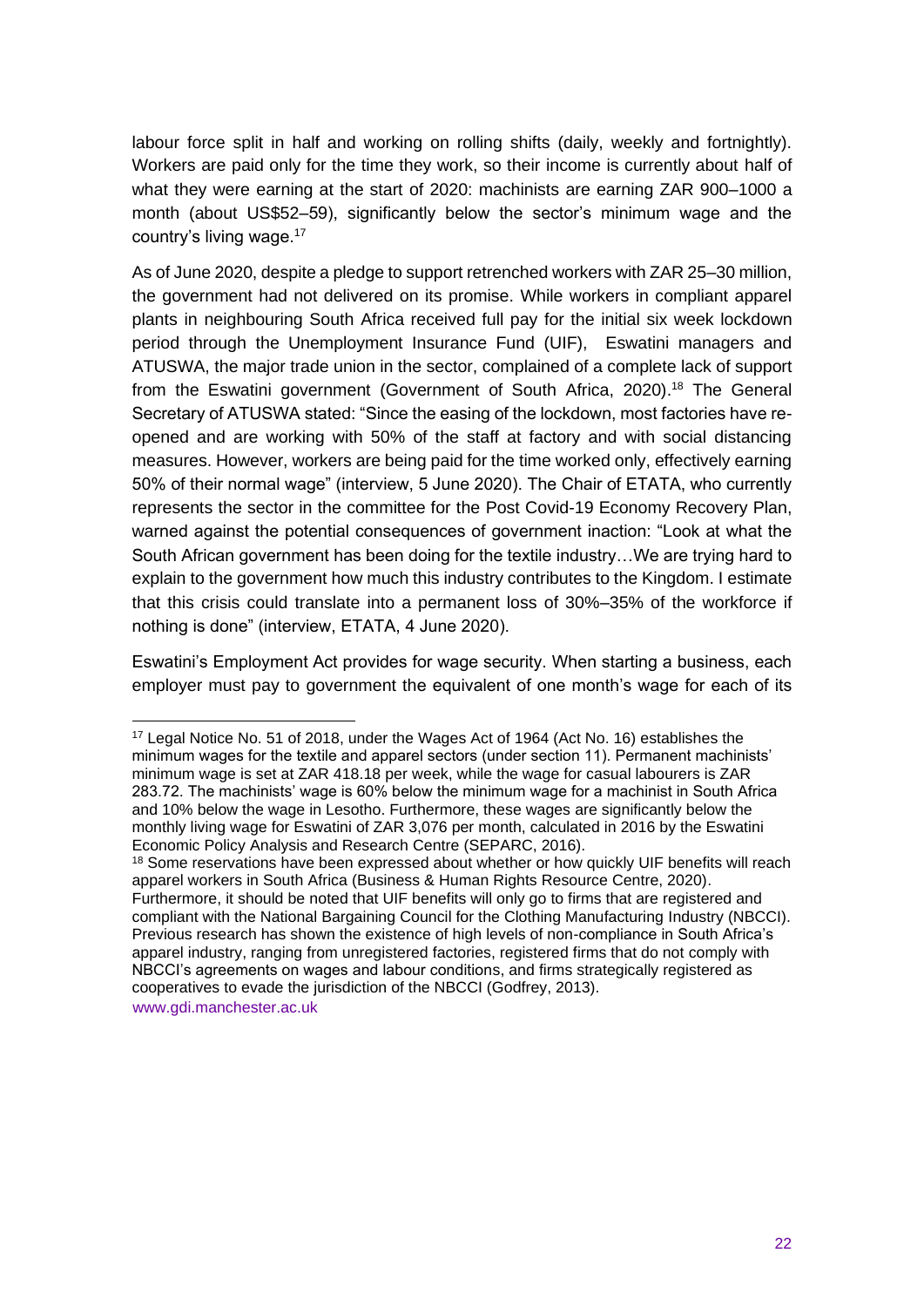employees, which is held in a trust to pay employees if the firm endures financial hardships. However, payment of this security is at the discretion to the Labour Commissioner, who can exempt an employer from making the payment. According to a key informant, many of the apparel firms were given exemptions, leaving the trust almost empty: "We found that in fact very few apparel manufacturers had paid into the fund and to all intents and purposes there is no money available in this fund" (anonymous interviewee).

A second source of funds that the government could tap into is the National Provident Fund (SNPF). Workers and employers must each contribute 5% of the gross weekly wage to the SNPF. Discussions between the government and employers about accessing some of these funds have been ongoing, with some employers having formally applied to lay off workers for the legal maximum of 14 days.<sup>19</sup> However, the amount being proposed would provide only ZAR 230 per month to each worker, which is well short of the amount needed to sustain a household. Crucially, ATUSWA has been largely ignored in the negotiations and, as reported by their general secretary, only three firms consulted (separately) with the union about lay-offs.

Managers are also critical of government over its lack of support for the sector and its general mismanagement of the crisis:

We as management and staff are fully aware of the dire consequences if utmost care is not taken proactively in combatting this dreaded disease. In this regard every possible measure has been taken to ensure the wellbeing of all personnel…Sadly, our measures are not supported by the government, as during the whole Covid-19 the various ministries charged with this responsibility still remain absolutely silent and shone in their absence. Cases are on the rise and whilst everything is done by us to combat this disease infections are a real possibility and will have as consequence the shutdown of the factory with more lost production. (Firm manager, 12 June 2019)

Employers, however, are not blameless. The Regulation of Wages (Textile and Apparel Industry), issued in terms of the Wages Act of 1964, provides that an employer may lay off workers without pay, for reasons or circumstances beyond his or her control, for a period of up to 14 days. At the end of this period the employer must either re-employ the workers in their original jobs or terminate their employment with notice. We were not told of any firms that had complied with this provision. Instead, workers were left in limbo, neither formally laid off nor retrenched, which meant that they did not receive wages or severance pay, nor could they apply for their provident fund benefits from the SNPF.

While the future is uncertain for some suppliers and the sector as a whole, the likely demise of the South African retailer Edcon is having much more concrete consequences. It is notable that the three firms that have not reopened were indirect suppliers to Edcon, while the other five suppliers working with Edcon will suffer severely because orders

<sup>&</sup>lt;sup>19</sup> We do not have data on the number and type of firms that applied for lay-offs.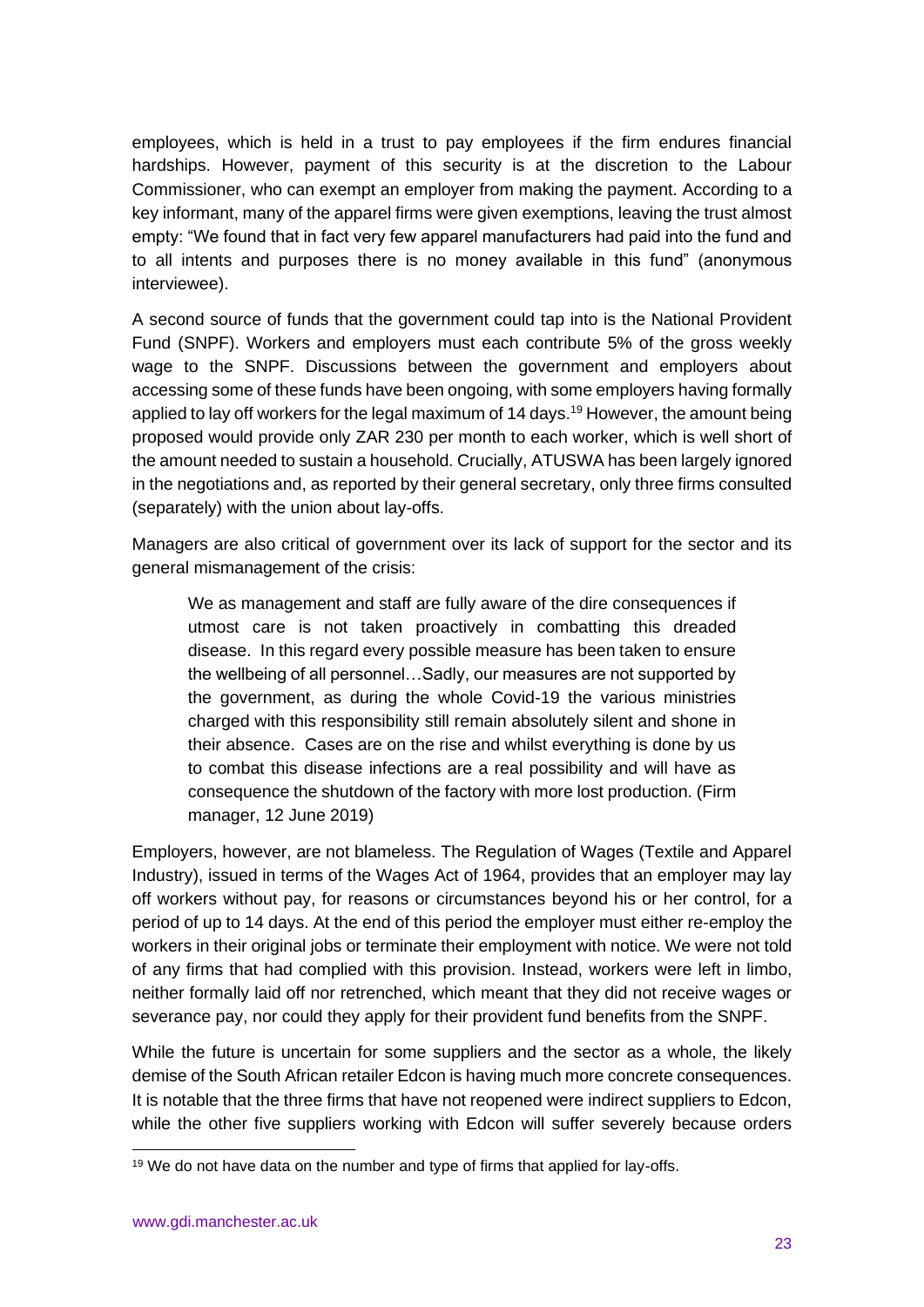have been put on hold and are unlikely to be resumed. One of these suppliers noted: "The customer cancels or delays orders, raw materials and finished products are backlogged in the factory, and the funds cannot be turned over" (interview, 8 June 2020).

With the exception of Edcon, no other retailer has refused to pay for orders placed, in process or shipped. Furthermore, unlike design houses, no retailer has tried to renegotiate prices downwards. Three direct suppliers further noted that retailers had provided them with some forms of financial assistance: "They assisted me with 80% payment for the staff while I was shut down. They asked me for a list of the staff and they accepted to pay 80% while I was shut. They are also supporting me now by commissioning masks for South Africa" (supplier, 4 June 2019). Similarly, the manager of a large FOB direct supplier emphasised: "Fabric suppliers are [taking] two weeks longer than before and customers' selling performance is not stable yet. Our main buyer gave us a loan of ZAR 5 million to buy fabric" (firm manager, 12 June 2019)

### **6 Discussion and conclusion**

In this paper we have explored the governance of Eswatini's apparel value chain with South Africa and the initial impact that Covid-19 has had on the economic and social upand downgrading of firms and workers. A summary of the situation is shown in Figure 10. Interviews conducted in 2019 with managers at all apparel manufacturers in Eswatini revealed that the private governance of apparel RVCs presents two structures: one entailing direct contracting between large suppliers and the South African retailers; the other characterised by indirect supply to the South African market through design houses, which in turn contract with the retailers. Importantly, suppliers in direct relationships with retailers experienced relatively higher levels of economic and social upgrading.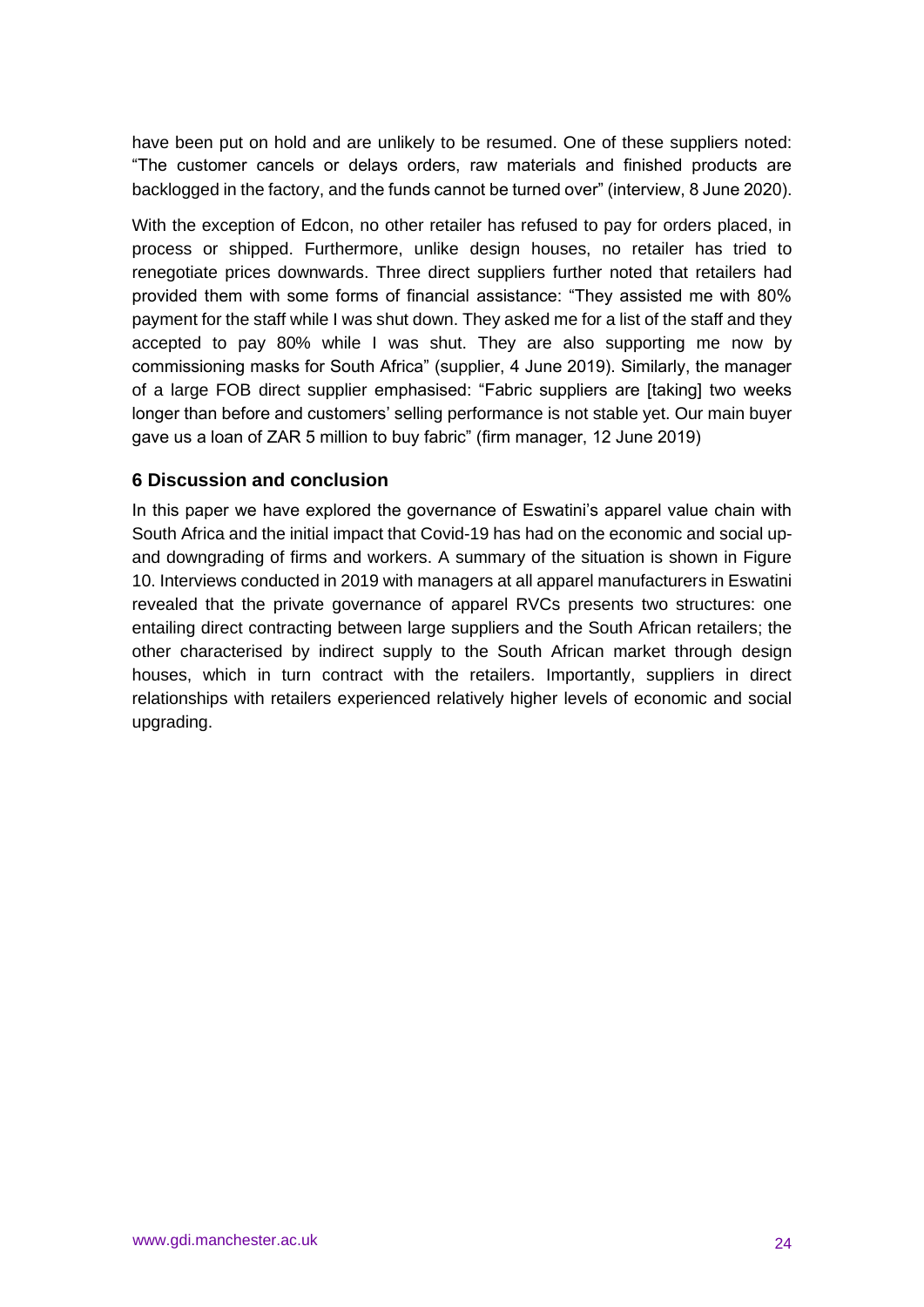![](_page_24_Figure_0.jpeg)

# **Figure 10: Eswatini's apparel suppliers' economic and social up- and downgrading before and during Covid-19**

*Source: Authors' compilation.*

An important finding of our subsequent interviews in 2020 with key informants and from a short email survey, together with detailed trade data supplied by SRA, is that Covid-19 has had a severe impact on clothing manufacturers in Eswatini and that workers have borne the brunt of the impact. This is unsurprising, given the imbalance in the relationships between retailers and suppliers, and between suppliers and their workers that characterise apparel value chains (Pickles et al, 2015). A value chain is, after all, a mechanism through which lead firms exert power, distributing rewards and risks in their favour (Dallas et al, 2019).

A second key finding is that, just as levels of economic and social upgrading varied between direct and indirect suppliers before Covid-19, the impact of the pandemic has diverged along the same fault line. While all firms experienced economic and social downgrading, indirect suppliers and their workers have been relatively worse off. The pandemic's impact was therefore influenced by the private governance of the value chain, with those firms (and their workers) in weaker bargaining positions suffering the most. This finding is again unsurprising. The global financial crisis of 2008–10 also led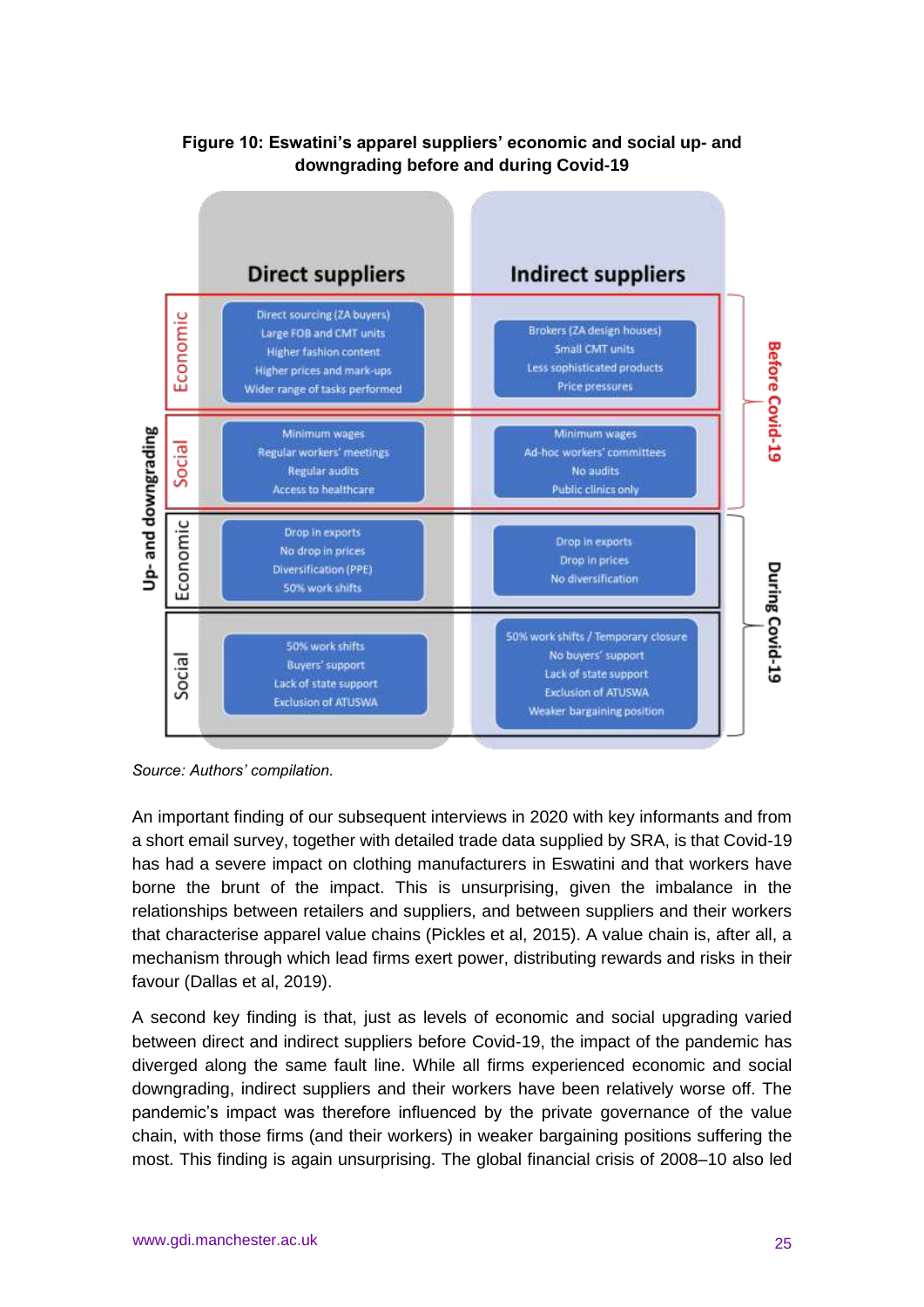to tighter relationships developing between lead firms and first tier suppliers, often resulting in second and third tier suppliers being cut out of the value chain or having their bargaining position undermined (Staritz et al, 2011; Gereffi, 2014).

The third finding is that public governance by the Eswatini state has been ineffective in its response to Covid-19, failing to provide any support to the apparel sector and, in particular, to workers. This is in part because, as observed in a number of studies, developing countries' governments often have limited resources and restricted fiscal room to manoeuvre (Whitfield et al, 2015; Tyce, 2019). It is the case, for example, that earlier decisions by the Eswatini state to favour foreign investment by exempting investors from paying the required wage security are now having serious consequences for workers in the sector, who cannot rely on such funds. The state's ineffective response, however, has been compounded by its autocratic nature, which has seen it largely ignore statutory provisions regarding lay-offs, to the detriment of workers, and exclude ATUSWA from the deliberations about relief measures. This finding underscores previous studies suggesting that, in the absence of strong public policy, private governance is not up to the task of dealing with the impact of a shock of the scale of Covid-19 (Anner, 2020).

While, as of June 2020, only three firms remained closed and there had not been a major loss of employment, the non-payment of wages during the initial lockdown and the current half-time work arrangement have had a disastrous effect on workers' livelihoods. Standard machinists' wages were among the lowest in Southern Africa, and 33% below Eswatini's living wage before the pandemic occurred. Now, as a consequence of reduced working times, wages are more than 66% below the living wage. Despite this critical situation, no targeted support measures have been introduced. The risk is therefore that the industry might still suffer further harm. Failure to enable firms, government and workers to reach an agreement in the near future will result in permanent losses for all three parties in terms of private and public income, as well as employment.

Compared to the situation for global value chains, however, Eswatini has come off relatively lightly. In Bangladesh, for instance, European and US lead retailers cancelled over 70% of their orders and refused to honour their contractual obligations for orders already in transit, leading to the shutdown of factories within weeks of the beginning of the crisis (Anner, 2020). By contrast, with only one exception, all South African buyers have honoured their contractual agreements with Eswatini suppliers and, in a few cases, have provided them with direct support. This occurred despite the less pronounced role of corporate social responsibility and civil society campaigns in the South African market than in the EU and US markets (Godfrey, 2015, 2013).

Literature from the pre-Covid-19 period proposed that the absence of corporate social responsibility and weaker labour regulation in value chains connected to end-markets in the Global South would result in a 'race to the bottom' (Kaplinsky & Farooki, 2011; Kaplinsky et al, 2011). However, our earlier research on Eswatini does not support this contention (Pasquali et al, 2020) and, although the impact of Covid-19 on suppliers and workers in Eswatini has been severe, the situation compares favourably in a number of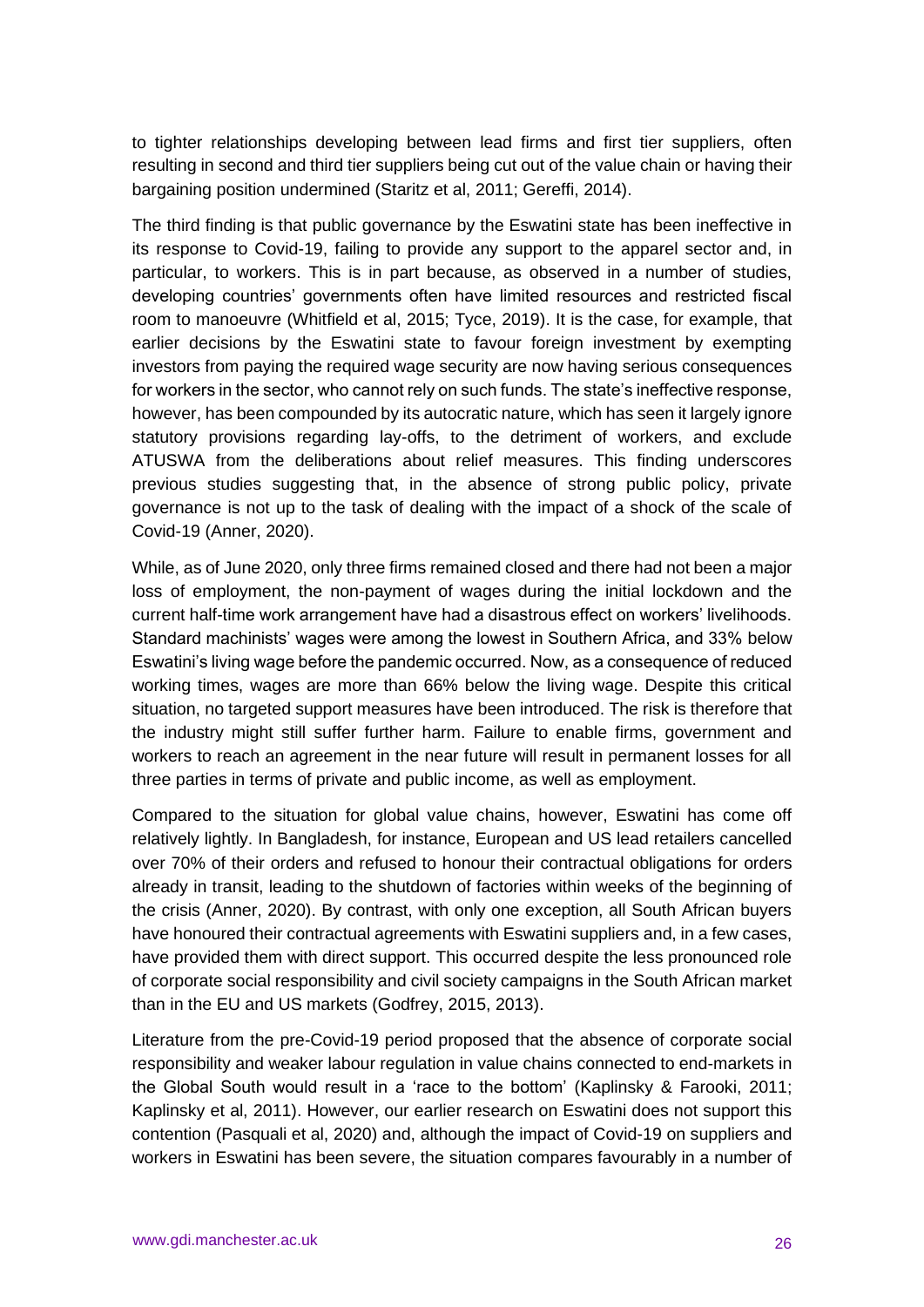respects with the example of Bangladesh (Anner, 2020). This suggests some support for the argument made in recent research that "the COVID-19 pandemic has highlighted the falsity of any assumption that the global North has all the solutions to tackle global challenges" (Oldekop et al, 2020).

Unfortunately, it seems that Covid-19 is going to be around for a lot longer than some predicted. Its impacts are not over and ongoing research is therefore required to shed further light on how the crisis is affecting suppliers and workers in least developed countries, and what policy mechanisms are needed to mitigate its effects. For Eswatini's apparel sector, in particular, we suggest that future work should focus on the mediumand long-term impact of the crisis, given the current precarious state of the sector.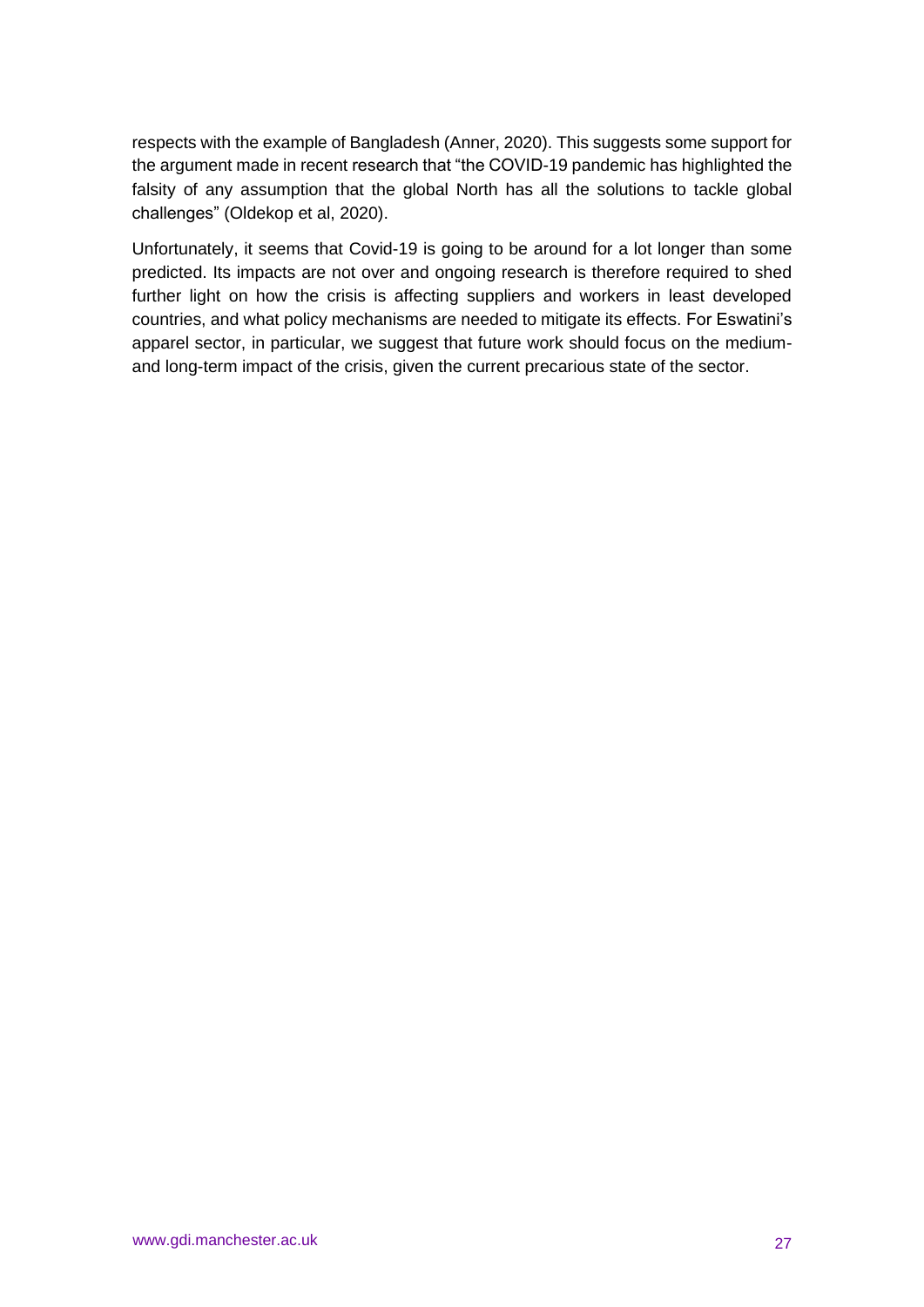#### **References**

- Alford, M. and Phillips, N. (2018). 'The political economy of state governance in global production networks: change, crisis and contestation in the South African fruit sector'. *Review of International Political Economy 25*, 98–121.
- Anner, M. (2015). 'Worker resistance in global supply chains'. *International Journal of Labour Research 7*, 292–307.
- Anner, M. (2020). 'Abandoned? The Impact of Covid-19 on Workers and Businesses at the Bottom of Global Garment Supply Chains'. *PennState Center for Global Workers' Rights (CGWR)*, (29 March).
- Bair, J. (2017). 'Contextualising compliance: hybrid governance in global value chains'. *New Political Economy 22*, 169–185.
- Bair, J. and Gereffi, G. (2003). 'Upgrading, uneven development, and jobs in the North American apparel industry'. *Global Networks 3*, 143–169.
- Baldwin, R. and Evenett, S.J. (2020). 'Introduction'. In Baldwin, R.E. and Evenett, S.J. (eds), *COVID-19 and Trade Policy: Why Turning Inward Won't Work* (pp. 1–19). London: CEPR Press/ VoxEU.org.
- Barnes, J. and Hartogh, T. (2019). *Status Quo Analysis of the South African Retail–CTFL Value Chain*. Report from B&M Analysts. Department of Trade and Industry, Republic of South Africa.
- Barrientos, S. (2019). *Gender and Work in Global Value Chains: Capturing the Gains?*. Cambridge: Cambridge University Press.
- Barrientos, S. and Smith, S. (2007). 'Do workers benefit from ethical trade? Assessing codes of labour practice in global production systems'. *Third World Quarterly 28*, 713–719.
- Barrientos, S, Knorringa, P., Evers, B. and Visser, M. (2016). 'Shifting regional dynamics of global value chains: implications for economic and social upgrading in African horticulture'. *Environment and Planning A: Economy and Space 48*, 1–36.
- Barrientos, S., Gereffi, G. and Pickles, J. (2016). 'New dynamics of upgrading in global value chains: shifting terrain for suppliers and workers in the global south'. *Environment and Planning A 48*, 1214–1219.
- Barrientos, S., Gereffi, G. and Rossi, A. (2011). 'Economic and social upgrading in global production networks: developing a framework for analysis'. *International Labour Review 150*, 319–340.
- Bernhardt, T. and Milberg, W. (2012). 'Economic and social upgrading in global value chains: analysis of horticulture, apparel, tourism and mobile telephones'. *SSRN* 6.
- Bernhardt, T. and Pollak, R. (2016). 'Economic and social upgrading dynamics in global manufacturing value chains: a comparative analysis'. *Environment and Planning A: Economy and Space 48*, 1220–1243.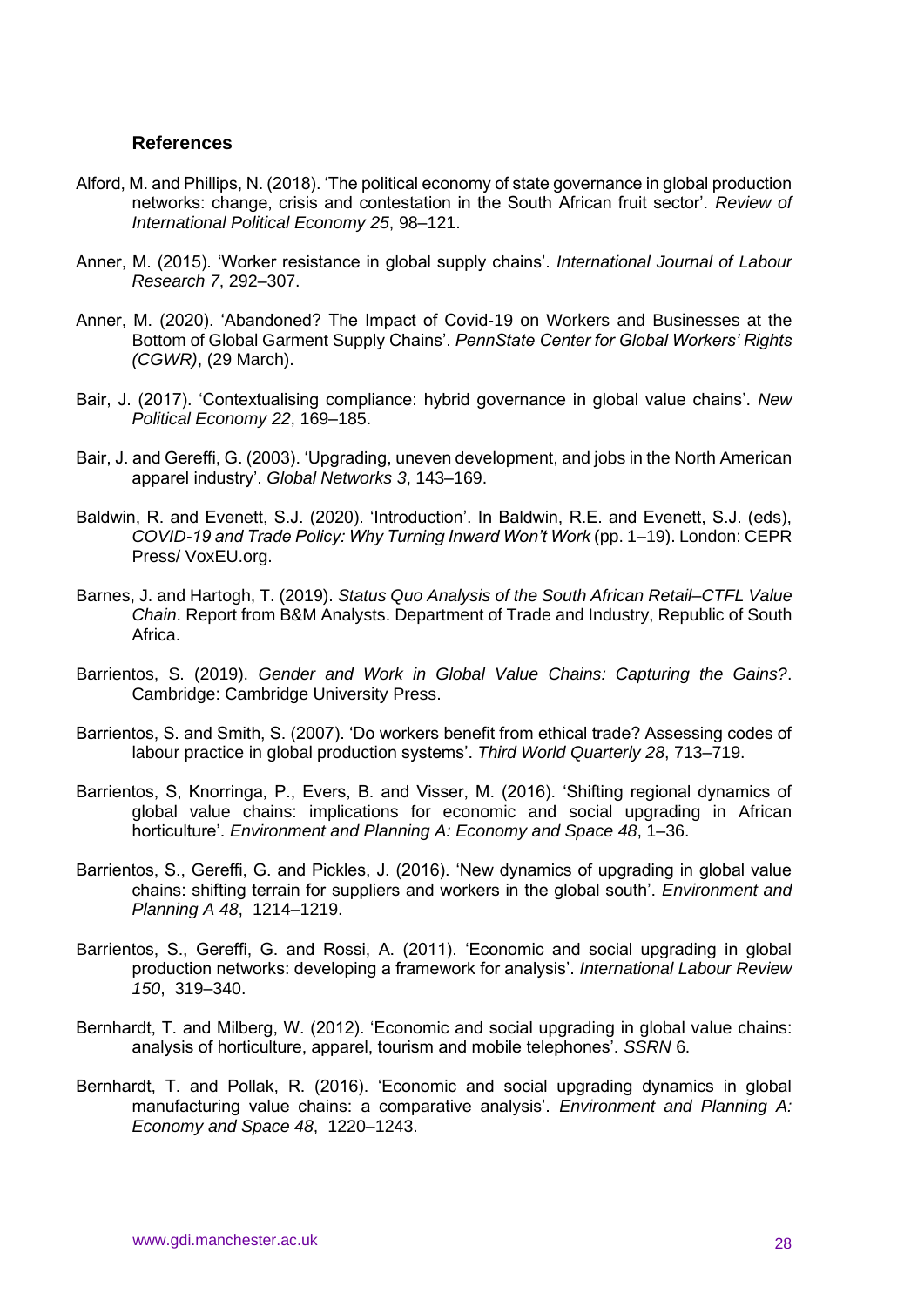- Business & Human Rights Resource Centre (2020). 'Minister exposes companies withholding govt. unemployment funds meant for workers during COVID-19 & warns against similar practices'. *So. Africa*, 13 May [available at https://www.business-humanrights.org/en/soafrica-minister-exposes-companies-withholding-govt-unemployment-funds-meant-forworkers-during-covid-19-warns-against-similar-practices].
- Chang, S.-C. and Wang, C.-F. (2007). 'The effect of product diversification strategies on the relationship between international diversification and firm performance'. *Journal of World Business 42*, 61–79.
- CNBC (2020). 'Edcon files for business rescue as COVID-19 lockdown brings it to its knees'. **CNBC Africa.** 29 **April and April and April April 1** https://www.cnbcafrica.com/coronavirus/2020/04/29/edcon-files-for-business-rescueas-covid-19-lockdown-brings-it-to-its-knees/].
- Curran, L. and Nadvi, K. (2015). 'Shifting trade preferences and value chain impacts in the Bangladesh textiles and garment industry'. *Cambridge Journal of Regions, Economy and Society 8*, 459–474.
- Dallas, M., Ponte, S. and Sturgeon, T. (2019). 'Power in global value chains'. *Review of International Political Economy 26*, 666-694.
- Devnath, A. (2020). 'European retailers scrap \$1.5 billion of Bangladesh orders'. *Bloomberg*, 23 March [available at https://www.bloomberg.com/news/articles/2020-03-23/europeretailers-cancel-1-billion-of-bangladesh-garment-orders].
- Dobbs, R. et al (2012). 'Urban World: Cities and the Rise of the Consuming Class', *McKinsey Global Institute*.
- Economist Intelligence Unit (EIU) (2020). *The Great Unwinding: Covid-19 and the Regionalisation of Global Supply Chains*. London: EIU [available at: https://www.eiu.com/n/campaigns/the-great-unwinding-covid-19-supply-chains-andregional-blocs/].
- Funcke, A., Mascarenhas, G., Wilkinson, J. and Pereira, P. (2014). *Social and Economic Up and Downgrading in Brazil's Hortifruiticulture*. Capturing the Gains Working Paper 41. Manchester: University of Manchester.
- Gardaworld (2020). 'Eswatini: partial lockdown comes into effect March 27' [available at https://www.garda.com/crisis24/news-alerts/326956/eswatini-partial-lockdown-comesinto-effect-march-27-update-1].
- Gereffi, G. (1999). 'International trade and industrial upgrading in the apparel commodity chain'. *Journal of International Economics 48*, 37–70.
- Gereffi, G. (2014). 'Global Value Chains in a Post-Washington Consensus World'. *Review of International Political Economy 21*, 9-37.
- Gereffi, G. and Frederick, S. (2010). *The Global Apparel Value Chain, Trade and the Crisis: Challenges and Opportunities for Developing Countries*. 5281.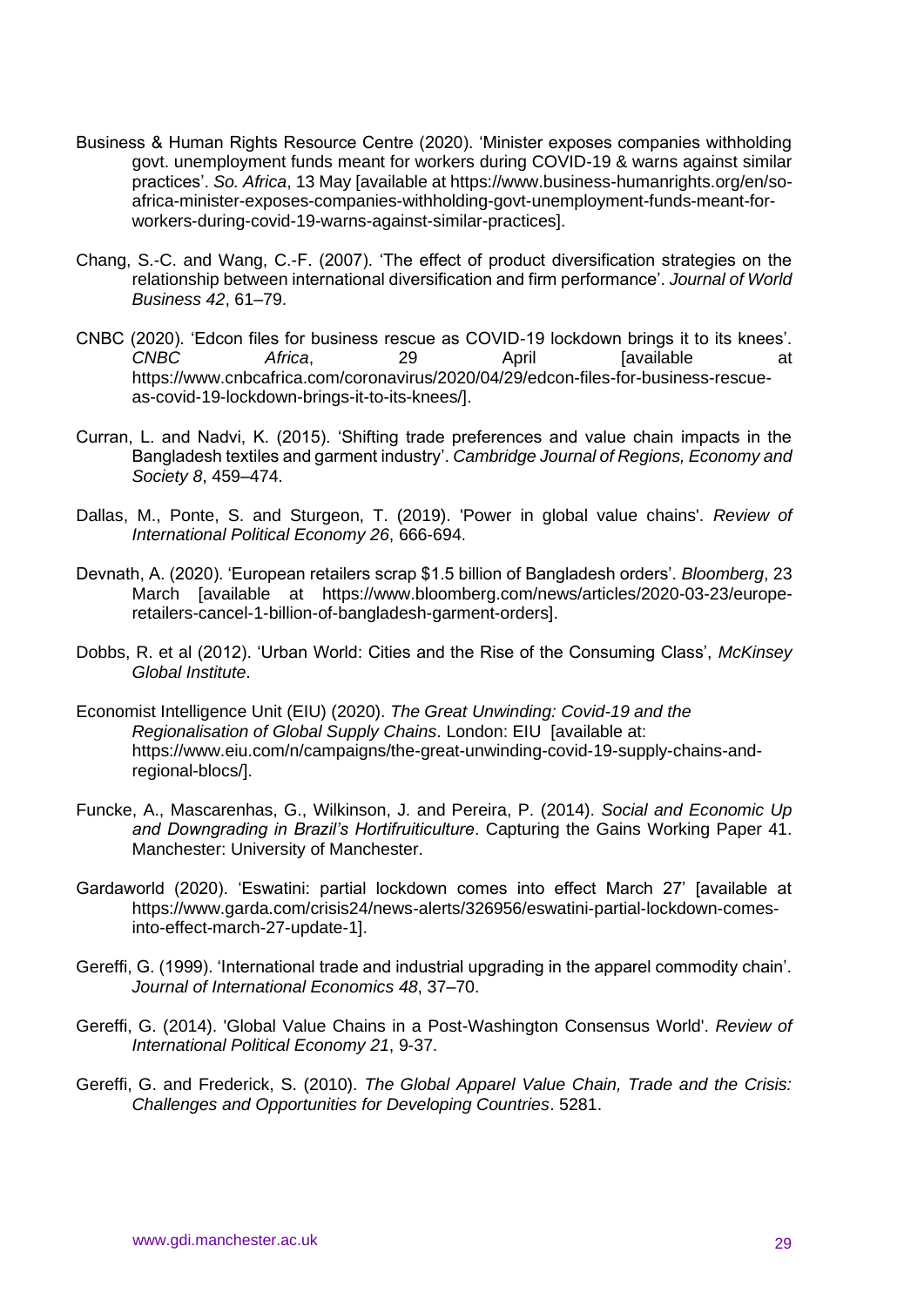- Gereffi, G. and Frederick, S. (2011). 'The global apparel value chain, trade, and the crisis: challenges and opportunities for developing countries'. In Cattaneo, O., Gereffi, G., and Staritz, C. (eds), *Global Value Chains in a Postcrisis World: A Development Perspective* (pp. 157–208). Washington DC: World Bank.
- Gereffi, G., Humphrey, J. and Sturgeon, T. (2005). 'The governance of global value chains'. *Review of International Political Economy 12*, 78–104.
- Gereffi, G. and Lee, J. (2016). 'Economic and social upgrading in global value chains and industrial clusters: why governance matters'. *Journal of Business Ethics 133*, 25–38.
- Gibbon, P. (2008). 'Governance, entry barriers, upgrading: a re-interpretation of some GVC concepts from the experience of African clothing exports'. *Competition & Change 12*, 29–48.
- Godfrey, S. (2015). 'Global, regional and domestic apparel value chains in Southern Africa: social upgrading for some and downgrading for others'. *Cambridge Journal of Regions, Economy and Society 8*, 491–504.
- Goldin, I. (2018). *Development: A Very Short Introduction*. Oxford: Oxford University Press. Government of South Africa (2020). *Disaster Management Act – Regulations: Alert level 3 during Coronavirus COVID-19 lockdown*. Gazette 43364 [available at: https://www.gov.za/documents/disaster-management-act-regulations-alert-level-3 during-coronavirus-covid-19-lockdown-28].
- Hallak, J. (2006). 'Product quality and the direction of trade'. *Journal of International Economics 68*, 238–265.
- Hitt, M.A., Hoskisson, R.E. and Kim, H. (1997). 'International diversification: effects on innovation and firm performance in product diversified firms'. *Academy of Management Journal 40*, 767–798.
- Horner, R. (2016). 'A new economic geography of trade and development? Governing South– South trade, value chains and production networks'. *Territory, Politics, Governance 4*, 400–420.
- Horner, R. and Hulme, D. (2017). 'From international to global development: new geographies of 21st century development'. *Development and Change 50*, 347–378.
- Horner, R. and Nadvi, K. (2018). 'Global value chains and the rise of the Global South: unpacking twenty-first century polycentric trade'. *Global Networks 18*, 207–237.
- Jayaram, K. et al*.* (2020) 'An unfolding health and economic crisis that demands bold action', *McKinsey Global Institute*, (April). Available at: https://www.mckinsey.com/featuredinsights/middle-east-and-africa/tackling-covid-19-in-africa.
- Kaplinsky, R. and Farooki, M. (2011). *How China disrupted Global Commodities: The Reshaping of the World's Resource Sector*. London: Routledge.
- Kaplinsky, R., Terheggen, A. and Tijaja, J. (2011). 'China as a final market: the Gabon timber and Thai cassava value chains'. *World Development 39*, 1177–1190.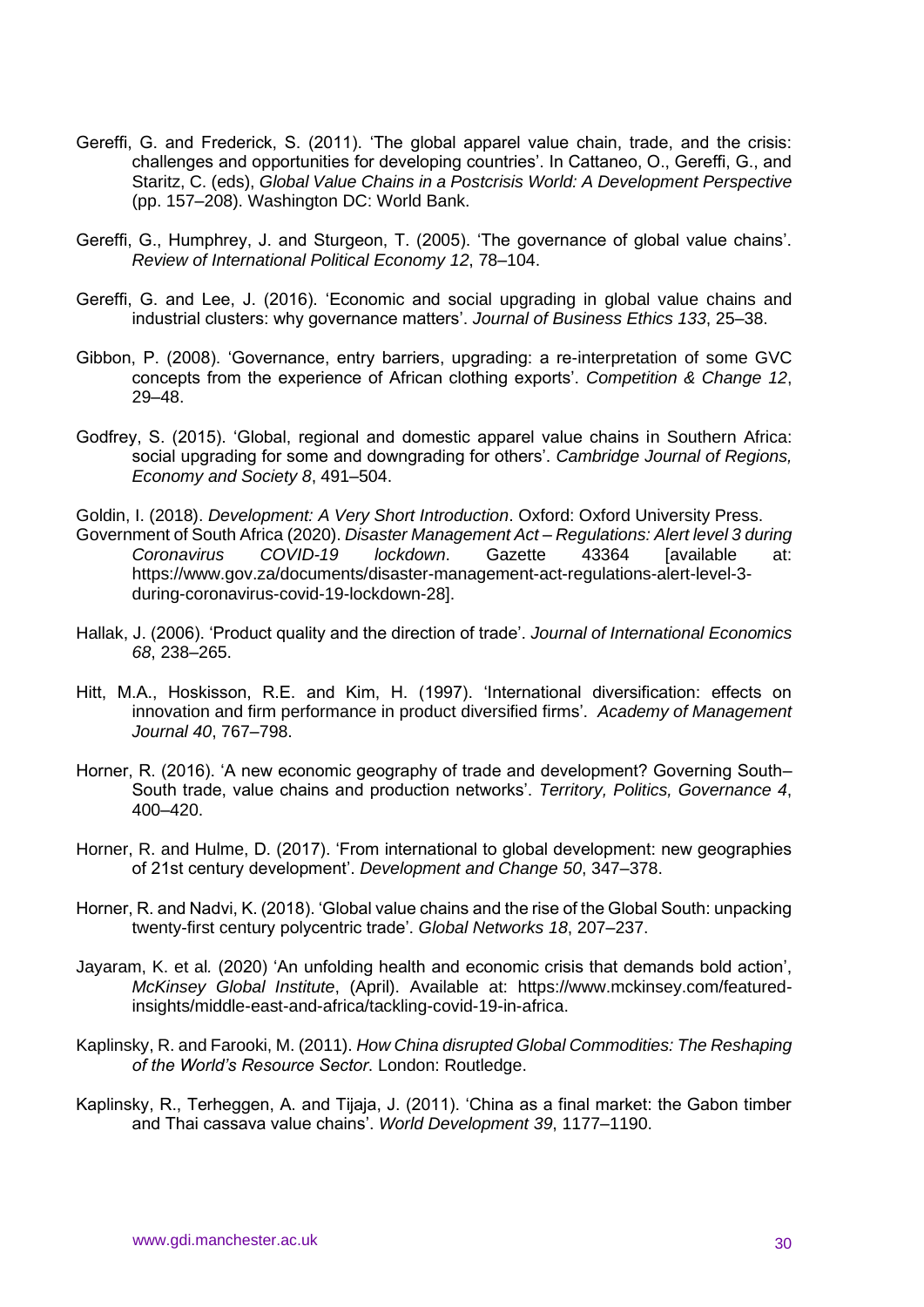- Kelly, A. (2020). 'Garment workers face destitution as Covid-19 closes factories'. *Guardian*, 19 March [https://www.theguardian.com/global-development/2020/mar/19/garmentworkers-face-destitution-as-covid-19-closes-factories].
- Krishnan, A. (2018). 'The origin and expansion of regional value chains: the case of Kenyan horticulture'. *Global Networks 18*, 238–263.
- Locke, R. (2013). *The Promise and Limits of Private Power: Promoting Labor Standards in a Global Economy*. Cambridge: Cambridge University Press.
- Lubatkin, M., Merchant, H. and Srinivasan, N. (1993). 'Construct validity of some unweighted product-count diversification measures'. *Strategic Management Journal 14*, 433–449.
- Lund-Thomsen, P. and Lindgreen, A. (2014). 'Corporate social responsibility in global value chains: where are we now and where are we going?'. *Journal of Business Ethics 123*,  $11 - 22$
- Mayer, F.W. and Phillips, N. (2017). 'Outsourcing governance: states and the politics of a "global value chain world"'. *New Political Economy 22*, 134–152.
- McKinsey & Co (2019). *Globalization in Transition: The Future of Trade and Value Chains*. New York: McKinsey Global Institute [available at https://www.mckinsey.com/~/media/mckinsey/featured insights/innovation/globalization in transition the future of trade and value chains/mgi-globalization in transition-thefuture-of-trade-and-value-chains-full-report.ashx].
- Mirdha, R.U. (2020). 'H&M comes to its garment suppliers' rescue'. *Daily Star*, 30 March. [https://www.thedailystar.net/business/news/hm-comes-its-garment-suppliers-rescue-1887454?amp].
- Mohanty, S.K., Franssen, L. and Saha, S. (2019). *The Power of International Value Chains in the Global South*. Geneva: International Trade Centre (ITC).
- Morris, M., Plank, L. and Staritz, C. (2016). 'Regionalism, end markets and ownership matter: shifting dynamics in the apparel export industry in Sub Saharan Africa'. *Environment and Planning A 48*, 1244–1265.
- Morris, M., Staritz, C. and Barnes, J. (2011). 'Value chain dynamics, local embeddedness, and upgrading in the clothing sectors of Lesotho and Swaziland'. *International Journal of Technological Learning, Innovation and Development 4*, 96–119.
- Narim, K. (2020). 'Police block garment workers marching to Hun Sen's house'. *Camboja News*, 23 July [available at https://cambojanews.com/police-block-garment-workers-marchingto-hun-sens-house/].
- Oldekop, J., Horner, R. and Hulme, D. (forthcoming, 2020). 'COVID-19 and the case for global development'. *World Development*.
- Pasquali, G. (2019). 'Rethinking the governance of labour standards in South–South regional value chains'. *Global Networks*.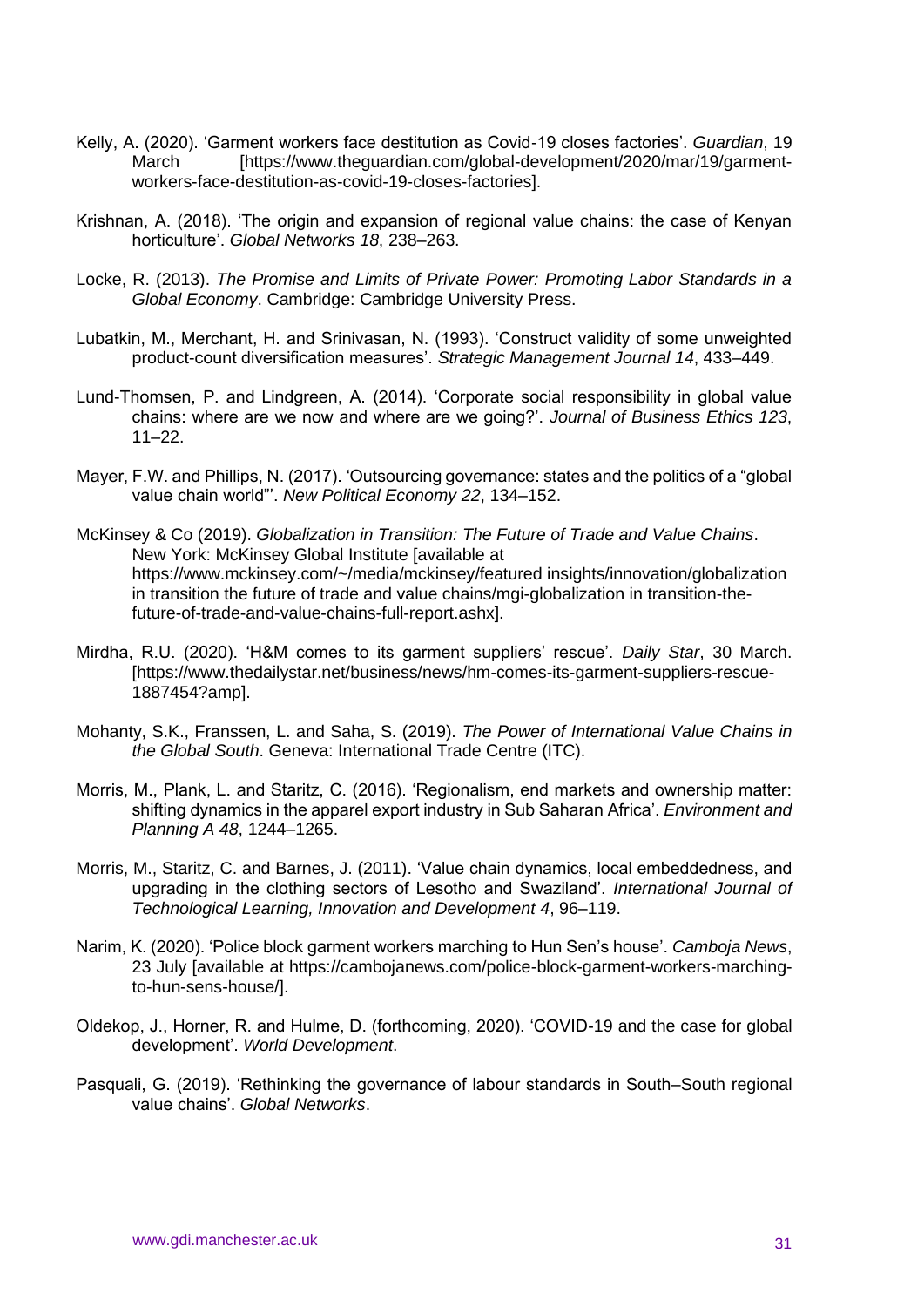- Pasquali, G., Godfrey, S. and Nadvi, K. (forthcoming, 2020). 'Understanding regional value chain dynamics through the interaction of public and private governance: insights from Southern Africa's apparel sector'.
- Phillips, N. (2013). 'Unfree labour and adverse incorporation in the global economy: comparative perspectives from Brazil and India'. *Economy and Society 42*, 171–196.
- Pickles, J. et al (2015) 'Trade policy and regionalisms in global clothing production networks'. *Cambridge Journal of Regions, Economy and Society 8*, 381–402.
- Rangel, M. (2012). 'South–South foreign direct investment flows: wishful thinking or reality?'. In Najam, A. and Thrasher, R. (eds), *The Future of South–South Economic Relations* (pp. 111–131). London: Zed Books.
- Rumelt, R.P. (1974). *Strategy, Structure and Economic Performance*. Cambridge MA: Harvard University Press.
- Schott, P.K. (2004). 'Across-product versus within-product specialization in international trade'. *Quarterly Journal of Economics 119*, 647–678.
- SEPARC (2016). *Quantifying the Living Wage in Swaziland: A Case of the Handicraft Sector*. SEPARC Working Paper. Mbabane: Eswatini Economic Policy Analysis and Research Centre.
- Staritz, C. (2011). *Making the Cut? Low-income Countries and the Global Clothing Value Chain in a Post-quota and Post-crisis World*. Washington DC: World Bank.
- Staritz, C. and Frederick, S. (2013). 'Sector case study: apparel'. In Farole, T. and Winkler, D. (eds), *Making Foreign Direct Investment Work for Sub-Saharan Africa: Local Spillovers and Competitiveness in Global Value Chains* (pp. 209–244). Washington DC: World Bank.
- Staritz, C. and Morris, M. (2012). *Local Embeddedness, Upgrading, and Skill Development: Global Value Chains and Foreign Direct Investment in Lesotho's Apparel Industry*. Working Paper 32. Vienna: Austrian Research Foundation for International Development.
- Staritz, C., Cattaneo, O. and Gereffi, G. (2011). 'Editorial'. *International Journal of Technological Learning, Innovation and Development 4*, 1–12.
- Staritz, C., Plank, L. and Morris, M. (2016). *Global Value Chains, Industrial Policy, and Sustainable Development – Ethiopia's Apparel Export Sector*. Geneva: International Centre for Trade and Sustainable Development (ICTSD).
- Teodoro, A. and Rodriguez, L. (2020). 'Textile and garment supply chains in times of COVID-19: challenges for developing countries'. *UNCTAD Transport and Trade Facilitation Newsletter* **53** *Formula Example 13 At: At: At: B* https://unctad.org/en/pages/newsdetails.aspx?OriginalVersionID=23801.
- Toppa, S. (2020). 'Fast fashion: Pakistan garment workers fight for rights amid Covid-19 crisis'. *Guardian*, 27 May [https://www.theguardian.com/global-development/2020/may/27/fastfashion-pakistan-garment-workers-fight-for-rights-amid-covid-19-crisis].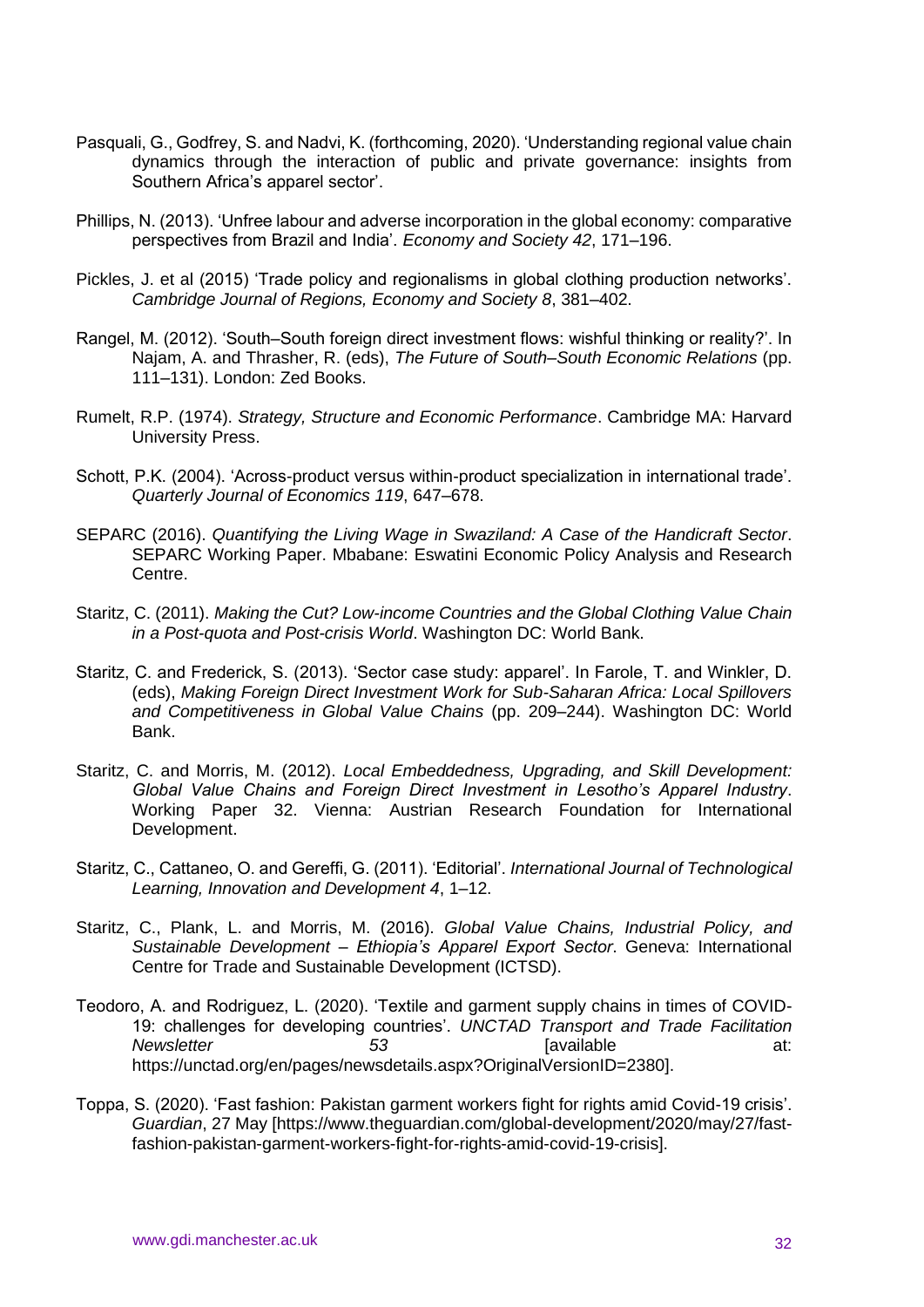- Tyce, M. (2019). 'The politics of industrial policy in a context of competitive clientelism: the case of Kenya's garment export sector'. *African Affairs 1*, 1–27.
- UNCTAD (2015). *Global Value Chains and South–South Trade: Economic Cooperation and Integration among Developing Countries*. Geneva: UNCTAD.
- Van Assche, A. and Van Biesebroeck, J. (2018). 'Functional upgrading in China's export processing sector'. *China Economic Review 47*, 245–262.
- Whitfield, L. et al (2015). *The Politics of African Industrial Policy: A Comparative Perspective*. Cambridge: Cambridge University Press.
- WHL (2019). *2018 Good Business Journey Report*. Woolworths Holdings Ltd [available at https://www.woolworthsholdings.co.za/wpcontent/uploads/2018/09/WHL\_2018\_GBJ\_R eport\_2018.pdf].
- Worldaware (2020). 'COVID-19 alert: Eswatini begins partially easing lockdown measures May 8' [available at https://www.worldaware.com/covid-19-alert-eswatini-begins-partiallyeasing-lockdown-measures-may-8].
- Zeng, D. Z. (2020) 'How will COVID-19 impact Africa's trade and market opportunities?', *World Bank Blog*, 2 June. Available at: https://blogs.worldbank.org/africacan/how-will-covid-19 impact-africas-trade-and-market-opportunities.